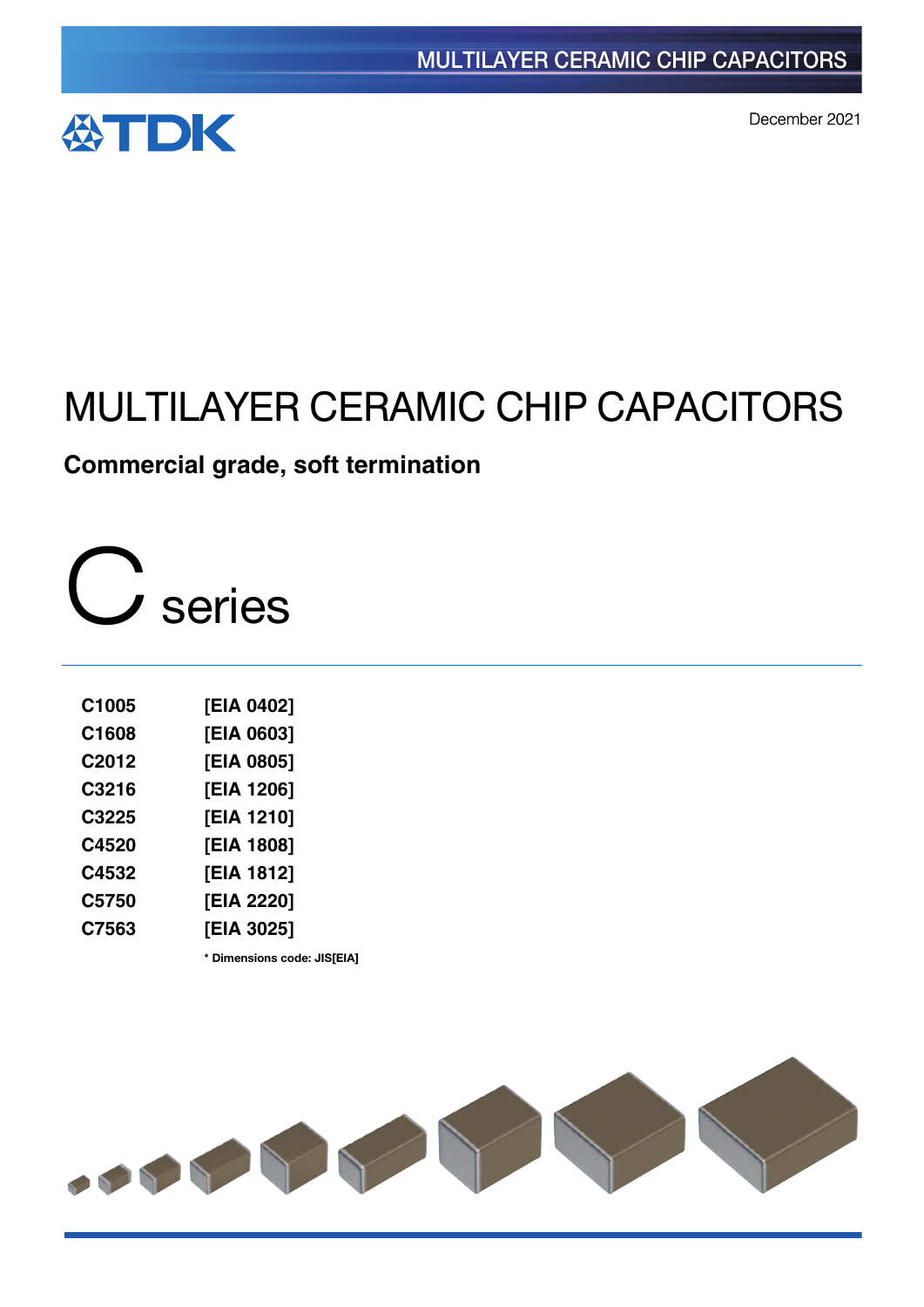# **REMINDERS FOR USING THESE PRODUCTS**

Before using these products, be sure to request the delivery specifications.

# **SAFETY REMINDERS**

Please pay sufficient attention to the warnings for safe designing when using this products.

# **A** REMINDERS

1. The products listed on this catalog are intended for use in general electronic equipment (AV equipment, telecommunications equipment, home appliances, amusement equipment, computer equipment, personal equipment, office equipment, measurement equipment, industrial robots) under a normal operation and use condition.

The products are not designed or warranted to meet the requirements of the applications listed below, whose performance and/or quality require a more stringent level of safety or reliability, or whose failure, malfunction or trouble could cause serious damage to society, person or property.

If you intend to use the products in the applications listed below or if you have special requirements exceeding the range or conditions set forth in the each catalog, please contact us.

- (1) Aerospace/aviation equipment
- (2) Transportation equipment (cars, electric trains, ships, etc.)
- (3) Medical equipment (excepting Pharmaceutical Affairs Law classification Class1,2)
- (4) Power-generation control equipment
- (5) Atomic energy-related equipment
- (6) Seabed equipment
- (7) Transportation control equipment
- (8) Public information-processing equipment
- (9) Military equipment
- (10) Electric heating apparatus, burning equipment
- (11) Disaster prevention/crime prevention equipment
- (12) Safety equipment
- (13) Other applications that are not considered general-purpose applications

When designing your equipment even for general-purpose applications, you are kindly requested to take into consideration securing protection circuit/device or providing backup circuits in your equipment.

- 2. We may modify products or discontinue production of a product listed in this catalog without prior notification.
- 3. We provide "Delivery Specification" that explain precautions for the specifications and safety of each product listed in this catalog. We strongly recommend that you exchange these delivery specifications with customers that use one of these products.
- 4. If you plan to export a product listed in this catalog, keep in mind that it may be a restricted item according to the "Foreign Exchange and Foreign Trade Control Law". In such cases, it is necessary to acquire export permission in harmony with this law.
- 5. Any reproduction or transferring of the contents of this catalog is prohibited without prior permission from our company.
- 6. We are not responsible for problems that occur related to the intellectual property rights or other rights of our company or a third party when you use a product listed in this catalog. We do not grant license of these rights.
- 7. This catalog only applies to products purchased through our company or one of our company's official agencies. This catalog does not apply to products that are purchased through other third parties.

Notice: Effective January 2013, TDK will use a new catalog number which adds product thickness and packaging specification detail. This new catalog number should be referenced on all catalog orders going forward, and is not applicable for OEM part number orders.

Please be aware the last five digits of the catalog number will differ from the item description (internal control number) on the product label.

Contact your local TDK Sales representative for more information.

(Example)

| Catalog issued date    | Catalog number        | Item description (on delivery label) |
|------------------------|-----------------------|--------------------------------------|
| Prior to January 2013  | C1608C0G1E103J(080AA) | C1608C0G1E103JT000N                  |
| January 2013 and later | C1608C0G1E103J080AA   | C1608C0G1E103JT000N                  |

**ATDK**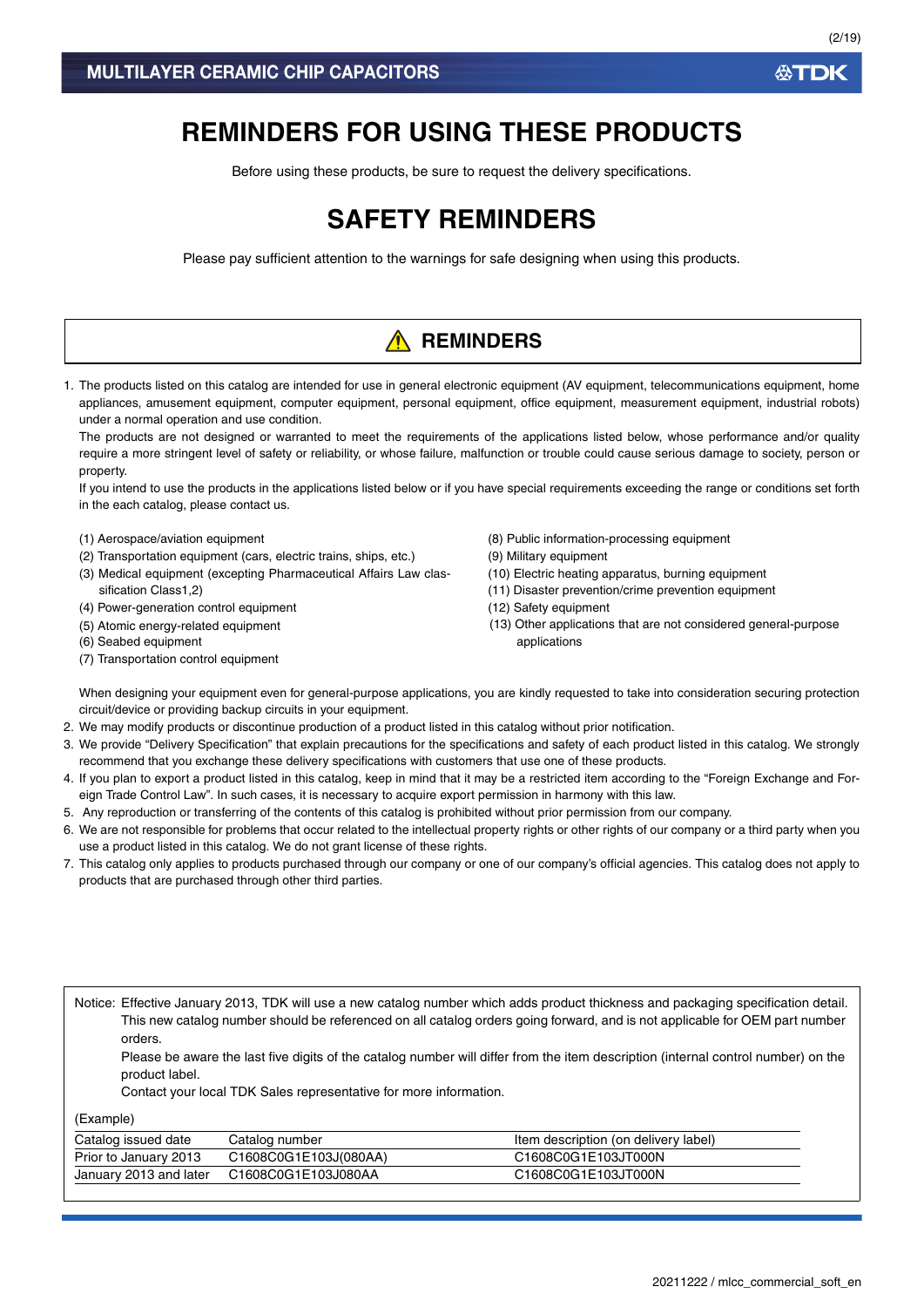# **C** series

# Soft termination

Type: C1005 [EIA 0402], C1608 [EIA 0603], C2012 [EIA 0805], C3216 [EIA 1206], C3225 [EIA 1210], C4520 [EIA 1808], C4532 [EIA 1812], C5750 [EIA 2220], C7563 [EIA 3025]

### **■SERIES OVERVIEW**

Soft termination C series, commercial grade of TDK's multilayer ceramic chip capacitor, is a product incorporating a conductive resin layer into the terminal electrodes. The resin layer protects the ceramic body from cracks by relieving stress caused by thermal shock and board flexure.

### **■FEATURES**

- The resin layer relieves mechanical stress and thermal shock
- X8R and X8L types whose operating temperature are up to 150°C are available
- C0G type having excellent stable temperature and DC-bias characteristics is also available



|    | Body length           |
|----|-----------------------|
| W  | Body width            |
| л. | Body height           |
| R  | <b>Terminal width</b> |
| G  | Terminal spacing      |

### **■APPLICATIONS**

- Fail-safe design in power line
- Prevention of ceramic body cracks by board bending
- Prevention of solder cracks by thermal shock
- Equipment such as mobile devices having a high possibility of drop

**REACH SVHC-Free**

RoHS SVHC-Free Free Free

**Halogen Free**

**Br Cl**

### **■SHAPE & DIMENSIONS ■TERMINAL ELECTRODE STRUCTURES**

General type Soft termination



and Sn.

ductive resin layer.

|                   |                                             |                      |                      |             | Dimensions in mm |
|-------------------|---------------------------------------------|----------------------|----------------------|-------------|------------------|
| <b>Type</b>       |                                             | W                    | т                    | в           | G                |
| C1005             | $1.00 + 0.15 - 0.05$                        | $0.50 + 0.10 - 0.05$ | $0.50 + 0.10, -0.05$ | $0.10$ min. | $0.30$ min.      |
| C1608             | $1.60 + 0.20 - 0.10$                        | $0.80 + 0.15 - 0.10$ | $0.80 + 0.15 - 0.10$ | $0.20$ min. | $0.30$ min.      |
| C <sub>2012</sub> | $2.00+0.45,-0.20$                           | $1.25 + 0.25 - 0.20$ | $1.25 + 0.25 - 0.20$ | $0.20$ min. | $0.50$ min.      |
| C3216             | $3.20 + 0.40 - 0.20$                        | $1.60 + 0.30 - 0.20$ | $1.60 + 0.30 - 0.20$ | $0.20$ min. | 1.00 min.        |
| C3225             | $3.20 + 0.50, -0.40$                        | $2.50+0.30$          | $2.50+0.30$          | $0.20$ min. |                  |
| C4520             | $4.50 + 0.50 - 0.40$                        | $2.00+0.30,-0.20$    | $1.30+0.20$          | $0.20$ min. |                  |
| C4532             | $4.50 + 0.50 - 0.40$                        | $3.20 \pm 0.40$      | $2.50+0.30$          | $0.20$ min. |                  |
| C5750             | $5.70+0.50,-0.40$                           | $5.00+0.40$          | $2.50+0.30$          | $0.20$ min. |                  |
| C7563             | $7.50+0.50$                                 | $6.30+0.50$          | 3.00 max.            | 0.30 min.   |                  |
|                   | *Dimensional tolerances are typical values. |                      |                      |             |                  |

Dimensional tolerances are typical values.

A Please be sure to request delivery specifications that provide further details on the features and specifications of the products for proper and safe use. Please note that the contents may change without any prior notice due to reasons such as upgrading.

必TDK

**Lead**

**Pb**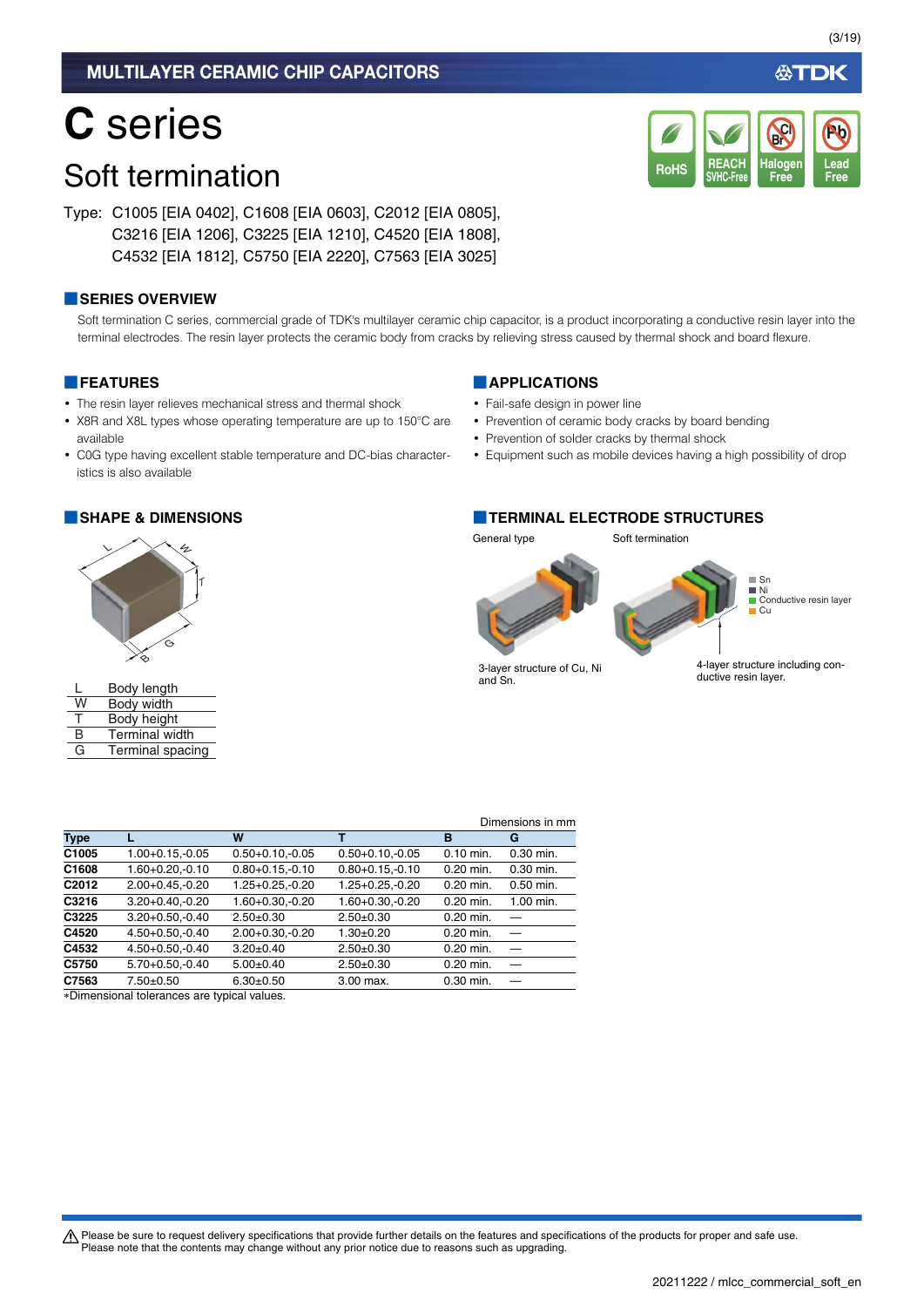### **■CATALOG NUMBER CONSTRUCTION**



(1) Series

### (2) Dimensions L x W (mm)

| Code | <b>EIA</b> | Length | Width | <b>Terminal width</b> |
|------|------------|--------|-------|-----------------------|
| 1005 | 0402       | 1.00   | 0.50  | 0.10                  |
| 1608 | 0603       | 1.60   | 0.80  | 0.20                  |
| 2012 | 0805       | 2.00   | 1.25  | 0.20                  |
| 3216 | 1206       | 3.20   | 1.60  | 0.20                  |
| 3225 | 1210       | 3.20   | 2.50  | 0.20                  |
| 4520 | 1808       | 4.50   | 2.00  | 0.20                  |
| 4532 | 1812       | 4.50   | 3.20  | 0.20                  |
| 5750 | 2220       | 5.70   | 5.00  | 0.20                  |
| 7563 | 3025       | 7.50   | 6.30  | 0.30                  |

### (3) Temperature characteristics

| Temperature<br>characteristics | Temperature coefficient<br>or capacitance change | Temperature range         |
|--------------------------------|--------------------------------------------------|---------------------------|
| C <sub>0</sub> G               | $0\pm 30$ ppm/ $\degree$ C                       | $-55$ to $+125^{\circ}$ C |
| X <sub>5</sub> R               | ±15%                                             | $-55$ to $+85^{\circ}$ C  |
| X7R                            | ±15%                                             | $-55$ to $+125^{\circ}$ C |
| X7S                            | ±22%                                             | $-55$ to $+125^{\circ}$ C |
| X7T                            | $+22,-33%$                                       | $-55$ to $+125^{\circ}$ C |
| X8R                            | ±15%                                             | $-55$ to $+150^{\circ}$ C |
| X <sub>8</sub> L               | $+15,-40%$                                       | $-55$ to $+150^{\circ}$ C |

### (4) Rated voltage (DC)

| Code           | Voltage (DC) |
|----------------|--------------|
| 0J             | 6.3V         |
| 1A             | 10V          |
| 1 <sup>C</sup> | 16V          |
| 1E             | 25V          |
| 1V             | 35V          |
| 1H             | 50V          |
| 2Α             | 100V         |
| 2E             | 250V         |
| 2W             | 450V         |
| 2J             | 630V         |
| 3A             | 1000V        |
| 3D             | 2000V        |
| 3F             | 3000V        |

### (5) Nominal capacitance (pF)

The capacitance is expressed in three digit codes and in units of pico Farads (pF). The first and second digits identify the first and second significant figures of the capacitance. The third digit identifies the multiplier. R designates a decimal point.

 $(Example)$ OR5 = 0.5pF  $101 = 100pF$  $225 = 2,200,000pF = 2.2pF$  (6) Capacitance tolerance

| Code | Tolerance  |  |
|------|------------|--|
|      | ±5%        |  |
|      | ±10%       |  |
| м    | $\pm 20\%$ |  |

### (7) Thickness

| Code | <b>Thickness</b> |
|------|------------------|
| 050  | $0.50$ mm        |
| 060  | $0.60$ mm        |
| 080  | $0.80$ mm        |
| 085  | $0.85$ mm        |
| 115  | 1.15 mm          |
| 125  | $1.25$ mm        |
| 130  | $1.30$ mm        |
| 160  | $1.60$ mm        |
| 200  | 2.00 mm          |
| 230  | $2.30$ mm        |
| 250  | $2.50$ mm        |
| 280  | 2.80 mm          |
|      |                  |

### (8) Packaging style

| Code | <b>Style</b>           |  |
|------|------------------------|--|
| Α    | 178mm reel, 4mm pitch  |  |
| B    | 178mm reel, 2mm pitch  |  |
| κ    | 178mm reel, 8mm pitch  |  |
|      | 330mm reel, 12mm pitch |  |

### (9) Special reserved code

| Code | Description      |
|------|------------------|
| Ε    | Soft termination |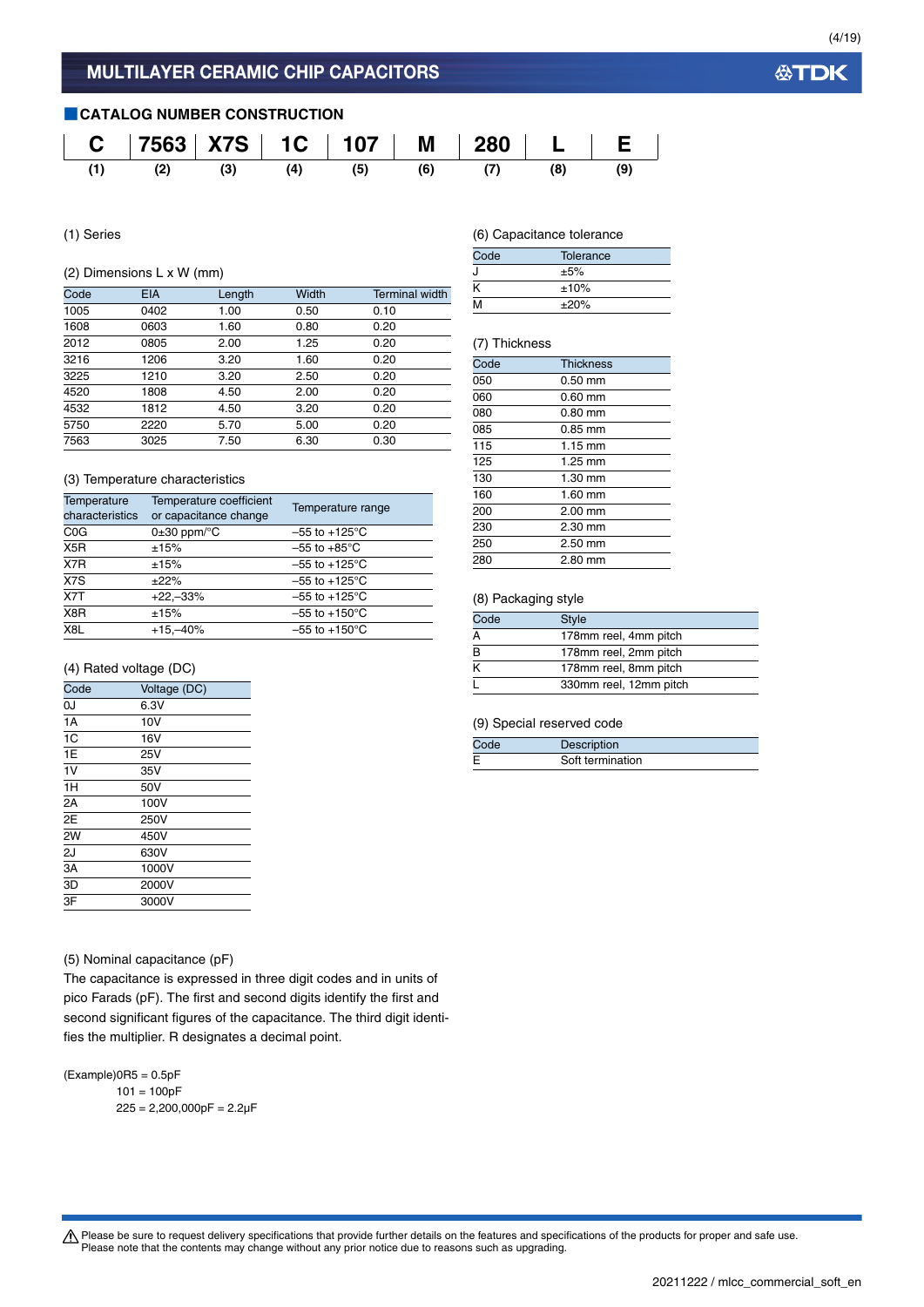### **Capacitance range chart C1005 [EIA 0402]**

| Capacitance |      | <b>C<sub>O</sub></b> G |             | X <sub>5</sub> R        |             |             | X7R          |             |                         |             |                         |
|-------------|------|------------------------|-------------|-------------------------|-------------|-------------|--------------|-------------|-------------------------|-------------|-------------------------|
| (pF)        | Code | 2A<br>(100V)           | 1H<br>(50V) | 1 <sub>V</sub><br>(35V) | 1E<br>(25V) | 1A<br>(10V) | 0J<br>(6.3V) | 1H<br>(50V) | 1 <sub>V</sub><br>(35V) | 1E<br>(25V) | 1 <sub>C</sub><br>(16V) |
| 100         | 101  |                        |             |                         |             |             |              |             |                         |             |                         |
| 150         | 151  |                        |             |                         |             |             |              |             |                         |             |                         |
| 220         | 221  |                        |             |                         |             |             |              |             |                         |             |                         |
| 330         | 331  |                        |             |                         |             |             |              |             |                         |             |                         |
| 470         | 471  |                        |             |                         |             |             |              |             |                         |             |                         |
| 680         | 681  |                        |             |                         |             |             |              |             |                         |             |                         |
| 1,000       | 102  |                        |             |                         |             |             |              |             |                         |             |                         |
| 2,200       | 222  |                        |             |                         |             |             |              |             |                         |             |                         |
| 4,700       | 472  |                        |             |                         |             |             |              |             |                         |             |                         |
| 10,000      | 103  |                        |             |                         |             |             |              |             |                         |             |                         |
| 22,000      | 223  |                        |             |                         |             |             |              |             |                         |             |                         |
| 47,000      | 473  |                        |             |                         |             |             |              |             |                         |             |                         |
| 100,000     | 104  |                        |             |                         |             |             |              |             |                         |             |                         |
| 220,000     | 224  |                        |             |                         |             |             |              |             |                         |             |                         |
| 470,000     | 474  |                        |             |                         |             |             |              |             |                         |             |                         |
| 1,000,000   | 105  |                        |             |                         |             |             |              |             |                         |             |                         |
| 2,200,000   | 225  |                        |             |                         |             |             |              |             |                         |             |                         |
| 4,700,000   | 475  |                        |             |                         |             |             |              |             |                         |             |                         |

| Capacitance        |      | X8R               |             |              |             |  |  |  |  |  |  |
|--------------------|------|-------------------|-------------|--------------|-------------|--|--|--|--|--|--|
| (pF)               | Code | 2A<br>(100V)      | 1Н<br>(50V) | 1E.<br>(25V) | 1C<br>(16V) |  |  |  |  |  |  |
| 150                | 151  |                   |             |              |             |  |  |  |  |  |  |
| 220                | 221  |                   |             |              |             |  |  |  |  |  |  |
| 330                | 331  |                   |             |              |             |  |  |  |  |  |  |
| 470                | 471  |                   |             |              |             |  |  |  |  |  |  |
| 680                | 681  |                   |             |              |             |  |  |  |  |  |  |
| 1,000              | 102  |                   |             |              |             |  |  |  |  |  |  |
| 1,500              | 152  |                   |             |              |             |  |  |  |  |  |  |
| 2,200              | 222  |                   |             |              |             |  |  |  |  |  |  |
| 3,300              | 332  |                   |             |              |             |  |  |  |  |  |  |
| 4,700              | 472  |                   |             |              |             |  |  |  |  |  |  |
| 6,800              | 682  |                   |             |              |             |  |  |  |  |  |  |
| 10,000             | 103  |                   |             |              |             |  |  |  |  |  |  |
| 15,000             | 153  |                   |             |              |             |  |  |  |  |  |  |
| 22,000             | 223  |                   |             |              |             |  |  |  |  |  |  |
| 33,000             | 333  |                   |             |              |             |  |  |  |  |  |  |
| 47,000             | 473  |                   |             |              |             |  |  |  |  |  |  |
| Ctondord thioknoon |      | $0.50 \text{ mm}$ |             |              |             |  |  |  |  |  |  |

Standard thickness **0.50 mm** 

Ш

**Background gray: These products are not recommended for new designs** 

■ For details such as the catalog numbers, please refer to the capacitance range table on page 11 and after.

Please be sure to request delivery specifications that provide further details on the features and specifications of the products for proper and safe use.<br>Please note that the contents may change without any prior notice d

(5/19)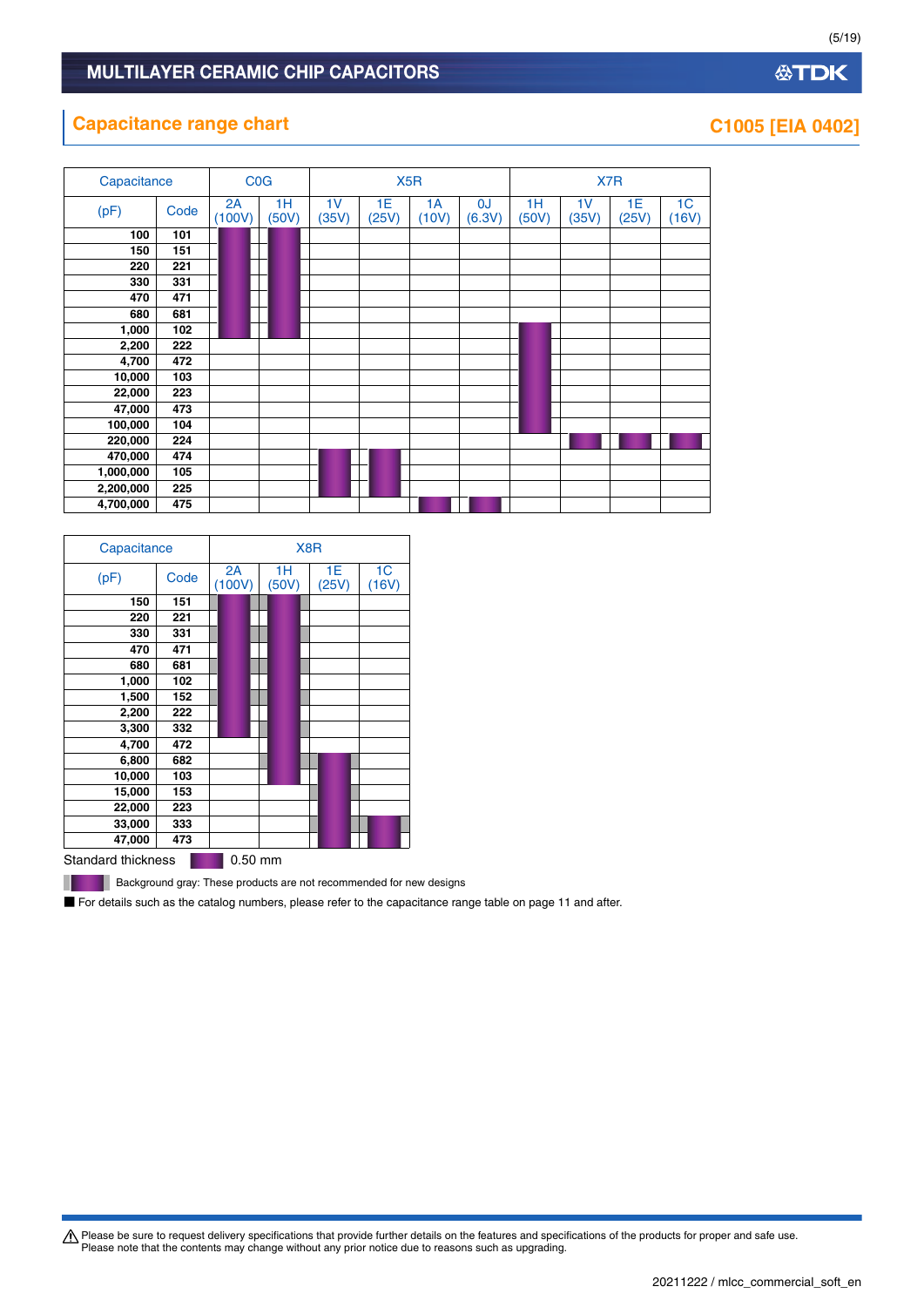### **Capacitance range chart C1608 [EIA 0603]**

| Capacitance |      |              | COG          |             |                         |             | X <sub>5</sub> R        |             |              |              |             | X7R                     |             |             |
|-------------|------|--------------|--------------|-------------|-------------------------|-------------|-------------------------|-------------|--------------|--------------|-------------|-------------------------|-------------|-------------|
| (pF)        | Code | 2E<br>(250V) | 2A<br>(100V) | 1H<br>(50V) | 1 <sub>V</sub><br>(35V) | 1E<br>(25V) | 1 <sub>C</sub><br>(16V) | 1A<br>(10V) | 0J<br>(6.3V) | 2A<br>(100V) | 1H<br>(50V) | 1 <sub>V</sub><br>(35V) | 1E<br>(25V) | 1A<br>(10V) |
| 100         | 101  |              |              |             |                         |             |                         |             |              |              |             |                         |             |             |
| 330         | 331  |              |              |             |                         |             |                         |             |              |              |             |                         |             |             |
| 470         | 471  |              |              |             |                         |             |                         |             |              |              |             |                         |             |             |
| 680         | 681  |              |              |             |                         |             |                         |             |              |              |             |                         |             |             |
| 1,000       | 102  |              |              |             |                         |             |                         |             |              |              |             |                         |             |             |
| 1,200       | 122  |              |              |             |                         |             |                         |             |              |              |             |                         |             |             |
| 1,500       | 152  |              |              |             |                         |             |                         |             |              |              |             |                         |             |             |
| 1,800       | 182  |              |              |             |                         |             |                         |             |              |              |             |                         |             |             |
| 2,200       | 222  |              |              |             |                         |             |                         |             |              |              |             |                         |             |             |
| 2,700       | 272  |              |              |             |                         |             |                         |             |              |              |             |                         |             |             |
| 3,300       | 332  |              |              |             |                         |             |                         |             |              |              |             |                         |             |             |
| 3,900       | 392  |              |              |             |                         |             |                         |             |              |              |             |                         |             |             |
| 4,700       | 472  |              |              |             |                         |             |                         |             |              |              |             |                         |             |             |
| 5,600       | 562  |              |              |             |                         |             |                         |             |              |              |             |                         |             |             |
| 6,800       | 682  |              |              |             |                         |             |                         |             |              |              |             |                         |             |             |
| 8,200       | 822  |              |              |             |                         |             |                         |             |              |              |             |                         |             |             |
| 10,000      | 103  |              |              |             |                         |             |                         |             |              |              |             |                         |             |             |
| 22,000      | 223  |              |              |             |                         |             |                         |             |              |              |             |                         |             |             |
| 47,000      | 473  |              |              |             |                         |             |                         |             |              |              |             |                         |             |             |
| 100,000     | 104  |              |              |             |                         |             |                         |             |              |              |             |                         |             |             |
| 220,000     | 224  |              |              |             |                         |             |                         |             |              |              |             |                         |             |             |
| 470,000     | 474  |              |              |             |                         |             |                         |             |              |              |             |                         |             |             |
| 1,000,000   | 105  |              |              |             |                         |             |                         |             |              |              |             |                         |             |             |
| 2,200,000   | 225  |              |              |             |                         |             |                         |             |              |              |             |                         |             |             |
| 4,700,000   | 475  |              |              |             |                         |             |                         |             |              |              |             |                         |             |             |
| 10,000,000  | 106  |              |              |             |                         |             |                         |             |              |              |             |                         |             |             |

| Capacitance        |      | X7S          |             |              | X8R         |             |                         |  |  |  |
|--------------------|------|--------------|-------------|--------------|-------------|-------------|-------------------------|--|--|--|
| (pF)               | Code | 2A<br>(100V) | 1C<br>(16V) | 2A<br>(100V) | 1H<br>(50V) | 1E<br>(25V) | 1 <sub>C</sub><br>(16V) |  |  |  |
| 1,000              | 102  |              |             |              |             |             |                         |  |  |  |
| 1,500              | 152  |              |             |              |             |             |                         |  |  |  |
| 2,200              | 222  |              |             |              |             |             |                         |  |  |  |
| 3,300              | 332  |              |             |              |             |             |                         |  |  |  |
| 4,700              | 472  |              |             |              |             |             |                         |  |  |  |
| 6,800              | 682  |              |             |              |             |             |                         |  |  |  |
| 10,000             | 103  |              |             |              |             |             |                         |  |  |  |
| 15,000             | 153  |              |             |              |             |             |                         |  |  |  |
| 22,000             | 223  |              |             |              |             |             |                         |  |  |  |
| 33,000             | 333  |              |             |              |             |             |                         |  |  |  |
| 47,000             | 473  |              |             |              |             |             |                         |  |  |  |
| 68,000             | 683  |              |             |              |             |             |                         |  |  |  |
| 100,000            | 104  |              |             |              |             |             |                         |  |  |  |
| 150,000            | 154  |              |             |              |             |             |                         |  |  |  |
| 220,000            | 224  |              |             |              |             |             |                         |  |  |  |
| 330,000            | 334  |              |             |              |             |             |                         |  |  |  |
| 470,000            | 474  |              |             |              |             |             |                         |  |  |  |
| 2,200,000          | 225  |              |             |              |             |             |                         |  |  |  |
| Standard thicknose |      | $0.8$ mm     |             |              |             |             |                         |  |  |  |

Standard thickness **1.2 mm** 

**Background gray: These products are not recommended for new designs** 

■ For details such as the catalog numbers, please refer to the capacitance range table on page 11 and after.

Please be sure to request delivery specifications that provide further details on the features and specifications of the products for proper and safe use.<br>Please note that the contents may change without any prior notice d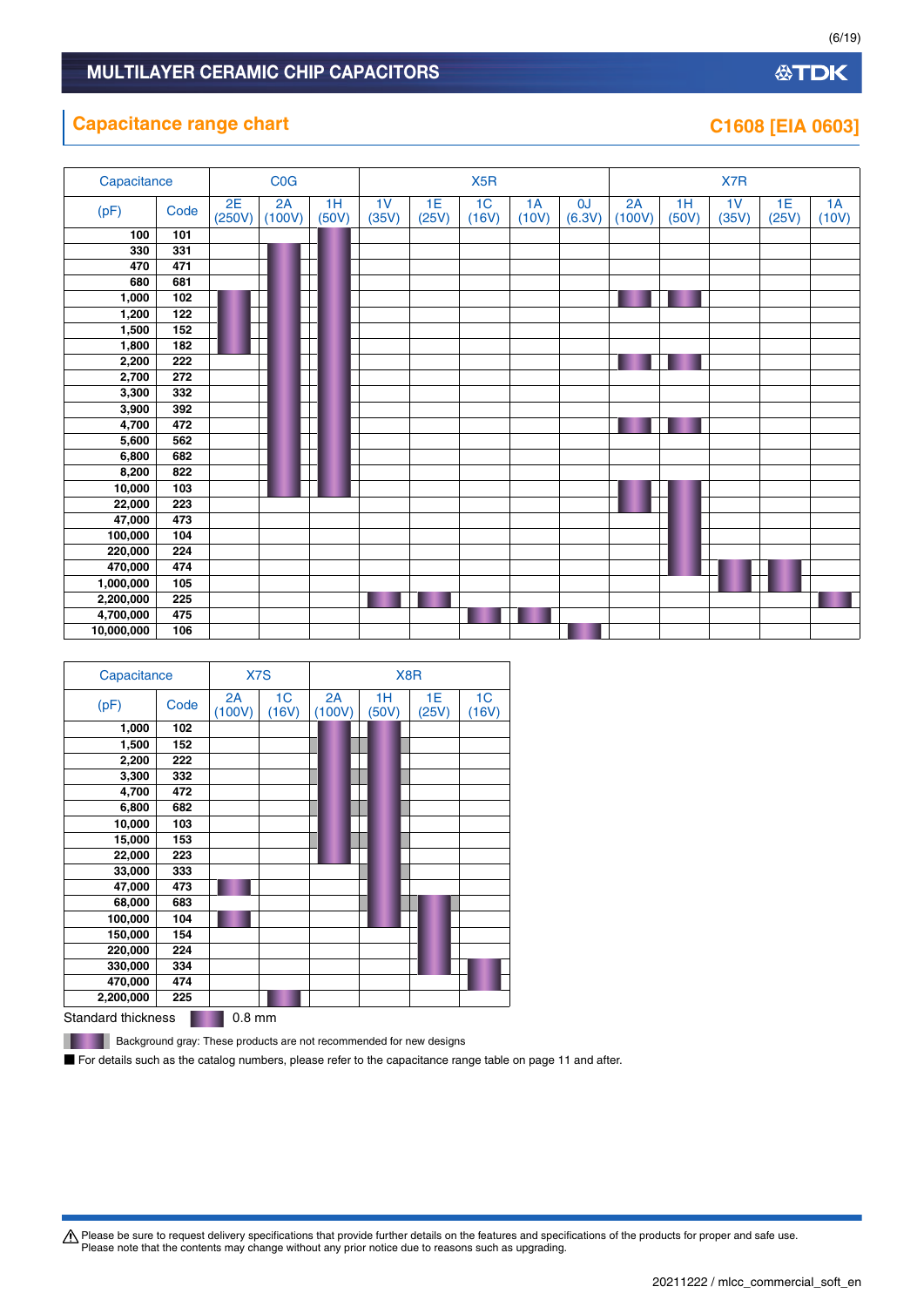### **Capacitance range chart C2012 [EIA 0805]**

**10,000,000 106 22,000,000 226**

| Capacitance |      | COG<br>X <sub>5</sub> R |              |              |             |             | X7R          |              |             |             |             |                         |             | X7S          |             |
|-------------|------|-------------------------|--------------|--------------|-------------|-------------|--------------|--------------|-------------|-------------|-------------|-------------------------|-------------|--------------|-------------|
| (pF)        | Code | 2W<br>(450V)            | 2E<br>(250V) | 2A<br>(100V) | 1H<br>(50V) | 1A<br>(10V) | 2E<br>(250V) | 2A<br>(100V) | 1H<br>(50V) | 1V<br>(35V) | 1E<br>(25V) | 1 <sub>C</sub><br>(16V) | 1A<br>(10V) | 2A<br>(100V) | 1E<br>(25V) |
| 100         | 101  |                         |              |              |             |             |              |              |             |             |             |                         |             |              |             |
| 150         | 151  |                         |              |              |             |             |              |              |             |             |             |                         |             |              |             |
| 220         | 221  |                         |              |              |             |             |              |              |             |             |             |                         |             |              |             |
| 330         | 331  |                         |              |              |             |             |              |              |             |             |             |                         |             |              |             |
| 470         | 471  |                         |              |              |             |             |              |              |             |             |             |                         |             |              |             |
| 680         | 681  |                         |              |              |             |             |              |              |             |             |             |                         |             |              |             |
| 1,000       | 102  |                         |              |              |             |             |              |              |             |             |             |                         |             |              |             |
| 1,200       | 122  |                         |              |              |             |             |              |              |             |             |             |                         |             |              |             |
| 1,500       | 152  |                         |              |              |             |             |              |              |             |             |             |                         |             |              |             |
| 1,800       | 182  |                         |              |              |             |             |              |              |             |             |             |                         |             |              |             |
| 2,200       | 222  |                         |              |              |             |             |              |              |             |             |             |                         |             |              |             |
| 2,700       | 272  |                         |              |              |             |             |              |              |             |             |             |                         |             |              |             |
| 3,300       | 332  |                         |              |              |             |             |              |              |             |             |             |                         |             |              |             |
| 3,900       | 392  |                         |              |              |             |             |              |              |             |             |             |                         |             |              |             |
| 4,700       | 472  |                         |              |              |             |             |              |              |             |             |             |                         |             |              |             |
| 5,600       | 562  |                         |              |              |             |             |              |              |             |             |             |                         |             |              |             |
| 6,800       | 682  |                         |              |              |             |             |              |              |             |             |             |                         |             |              |             |
| 10,000      | 103  |                         |              |              |             |             |              |              |             |             |             |                         |             |              |             |
| 15,000      | 153  |                         |              |              |             |             |              |              |             |             |             |                         |             |              |             |
| 22,000      | 223  |                         |              |              |             |             |              |              |             |             |             |                         |             |              |             |
| 33,000      | 333  |                         |              |              |             |             |              |              |             |             |             |                         |             |              |             |
| 47,000      | 473  |                         |              |              |             |             |              |              |             |             |             |                         |             |              |             |
| 100,000     | 104  |                         |              |              |             |             |              |              |             |             |             |                         |             |              |             |
| 220,000     | 224  |                         |              |              |             |             |              |              |             |             |             |                         |             |              |             |
| 470,000     | 474  |                         |              |              |             |             |              |              |             |             |             |                         |             |              |             |
| 1,000,000   | 105  |                         |              |              |             |             |              |              |             |             |             |                         |             |              |             |
| 2,200,000   | 225  |                         |              |              |             |             |              |              |             |             |             |                         |             |              |             |
| 4,700,000   | 475  |                         |              |              |             |             |              |              |             |             |             |                         |             |              |             |

| Capacitance               |      |              | X7T          |              |             | X8R         |                         |             | X <sub>8</sub> L |
|---------------------------|------|--------------|--------------|--------------|-------------|-------------|-------------------------|-------------|------------------|
| (pF)                      | Code | 2W<br>(450V) | 2E<br>(250V) | 2A<br>(100V) | 1H<br>(50V) | 1E<br>(25V) | 1 <sup>C</sup><br>(16V) | 1E<br>(25V) | 1A<br>(10V)      |
| 10,000                    | 103  |              |              |              |             |             |                         |             |                  |
| 22,000                    | 223  |              |              |              |             |             |                         |             |                  |
| 33,000                    | 333  |              |              |              |             |             |                         |             |                  |
| 47,000                    | 473  |              |              |              |             |             |                         |             |                  |
| 68,000                    | 683  |              |              |              |             |             |                         |             |                  |
| 100,000                   | 104  |              |              |              |             |             |                         |             |                  |
| 150,000                   | 154  |              |              |              |             |             |                         |             |                  |
| 220,000                   | 224  |              |              |              |             |             |                         |             |                  |
| 330,000                   | 334  |              |              |              |             |             |                         |             |                  |
| 470,000                   | 474  |              |              |              |             |             |                         |             |                  |
| 680,000                   | 684  |              |              |              |             |             |                         |             |                  |
| 1,000,000                 | 105  |              |              |              |             |             |                         |             |                  |
| 4,700,000                 | 475  |              |              |              |             |             |                         |             |                  |
| 10,000,000                | 106  |              |              |              |             |             |                         |             |                  |
| <b>Standard thickness</b> |      |              | $0.60$ mm    |              | $0.85$ mm   |             |                         | $1.25$ mm   |                  |

**Background gray: These products are not recommended for new designs** 

■ For details such as the catalog numbers, please refer to the capacitance range table on page 11 and after.

Please be sure to request delivery specifications that provide further details on the features and specifications of the products for proper and safe use.<br>Please note that the contents may change without any prior notice d

(7/19)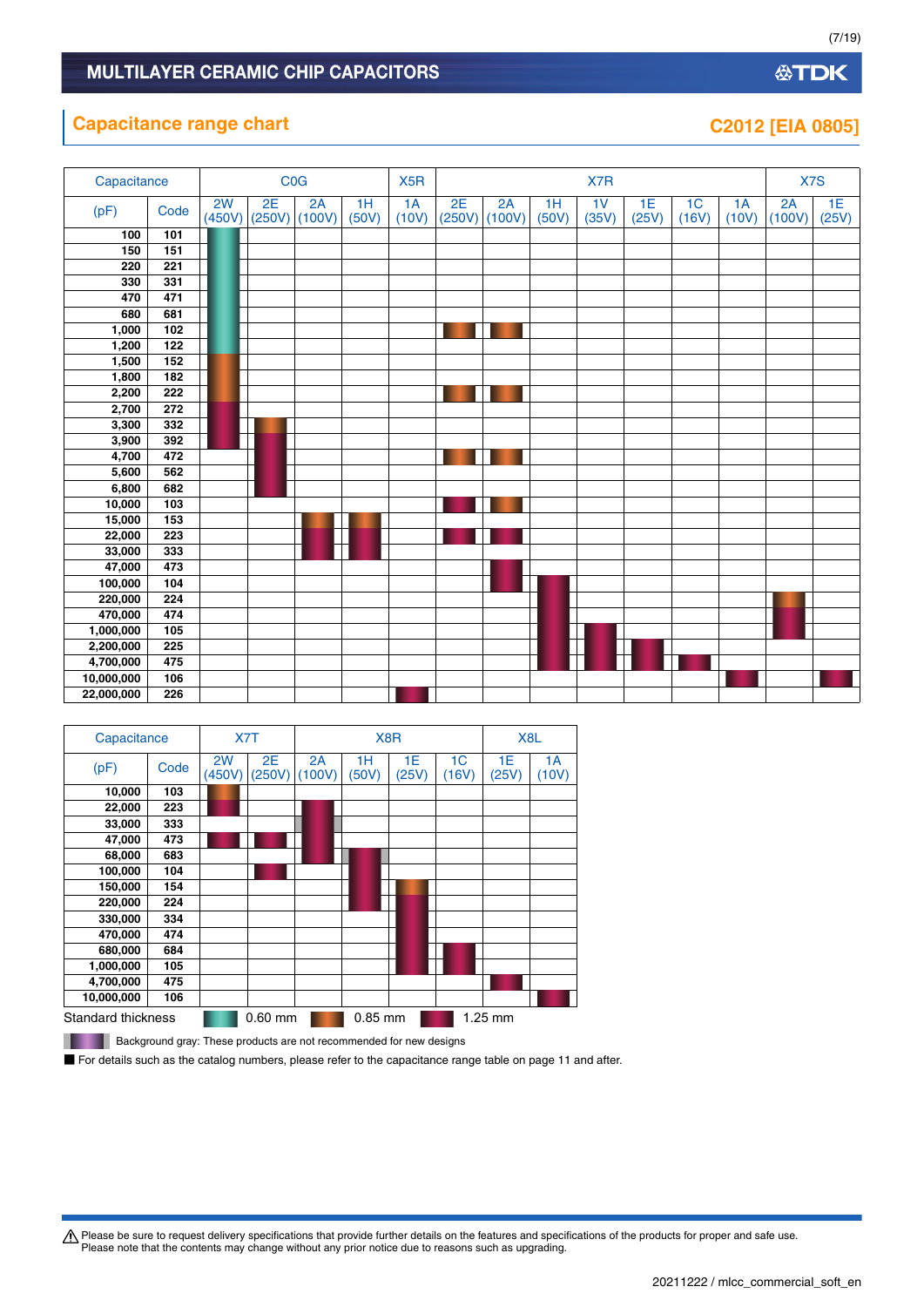### **Capacitance range chart C3216 [EIA 1206]**

| 23216 Г |  | TEIA 10. | ואו |
|---------|--|----------|-----|
|         |  |          |     |

**公TDK** 

| Capacitance |      | COG          |              |              |              |             | X7R          |              |              |             |             |             |                         | X7S          |
|-------------|------|--------------|--------------|--------------|--------------|-------------|--------------|--------------|--------------|-------------|-------------|-------------|-------------------------|--------------|
| (pF)        | Code | 2J<br>(630V) | 2W<br>(450V) | 2E<br>(250V) | 2A<br>(100V) | 1H<br>(50V) | 2J<br>(630V) | 2E<br>(250V) | 2A<br>(100V) | 1H<br>(50V) | 1V<br>(35V) | 1E<br>(25V) | 1 <sub>C</sub><br>(16V) | 2A<br>(100V) |
| 1,000       | 102  |              |              |              |              |             |              |              |              |             |             |             |                         |              |
| 2,200       | 222  |              |              |              |              |             |              |              |              |             |             |             |                         |              |
| 3,300       | 332  |              |              |              |              |             |              |              |              |             |             |             |                         |              |
| 3,900       | 392  |              |              |              |              |             |              |              |              |             |             |             |                         |              |
| 4,700       | 472  |              |              |              |              |             |              |              |              |             |             |             |                         |              |
| 5,600       | 562  |              |              |              |              |             |              |              |              |             |             |             |                         |              |
| 6,800       | 682  |              |              |              |              |             |              |              |              |             |             |             |                         |              |
| 8,200       | 822  |              |              |              |              |             |              |              |              |             |             |             |                         |              |
| 10,000      | 103  |              |              |              |              |             |              |              |              |             |             |             |                         |              |
| 15,000      | 153  |              |              |              |              |             |              |              |              |             |             |             |                         |              |
| 22,000      | 223  |              |              |              |              |             |              |              |              |             |             |             |                         |              |
| 33,000      | 333  |              |              |              |              |             |              |              |              |             |             |             |                         |              |
| 47,000      | 473  |              |              |              |              |             |              |              |              |             |             |             |                         |              |
| 68,000      | 683  |              |              |              |              |             |              |              |              |             |             |             |                         |              |
| 100,000     | 104  |              |              |              |              |             |              |              |              |             |             |             |                         |              |
| 220,000     | 224  |              |              |              |              |             |              |              |              |             |             |             |                         |              |
| 470,000     | 474  |              |              |              |              |             |              |              |              |             |             |             |                         |              |
| 1,000,000   | 105  |              |              |              |              |             |              |              |              |             |             |             |                         |              |
| 2,200,000   | 225  |              |              |              |              |             |              |              |              |             |             |             |                         |              |
| 4,700,000   | 475  |              |              |              |              |             |              |              |              |             |             |             |                         |              |
| 10,000,000  | 106  |              |              |              |              |             |              |              |              |             |             |             |                         |              |

| Capacitance        |      | X7T<br>X <sub>8</sub> R |              |              |              |             |             |             | X <sub>8</sub> L |
|--------------------|------|-------------------------|--------------|--------------|--------------|-------------|-------------|-------------|------------------|
| (pF)               | Code | 2J<br>(630V)            | 2W<br>(450V) | 2E<br>(250V) | 2A<br>(100V) | 1Н<br>(50V) | 1E<br>(25V) | 1C<br>(16V) | 1E<br>(25V)      |
| 47,000             | 473  |                         |              |              |              |             |             |             |                  |
| 100,000            | 104  |                         |              |              |              |             |             |             |                  |
| 150,000            | 154  |                         |              |              |              |             |             |             |                  |
| 220,000            | 224  |                         |              |              |              |             |             |             |                  |
| 330,000            | 334  |                         |              |              |              |             |             |             |                  |
| 470,000            | 474  |                         |              |              |              |             |             |             |                  |
| 680,000            | 684  |                         |              |              |              |             |             |             |                  |
| 1,000,000          | 105  |                         |              |              |              |             |             |             |                  |
| 1,500,000          | 155  |                         |              |              |              |             |             |             |                  |
| 2,200,000          | 225  |                         |              |              |              |             |             |             |                  |
| 3,300,000          | 335  |                         |              |              |              |             |             |             |                  |
| 4,700,000          | 475  |                         |              |              |              |             |             |             |                  |
| 10,000,000         | 106  |                         |              |              |              |             |             |             |                  |
| Standard thickness |      |                         | $0.85$ mm    |              | $1.15$ mm    |             | 1.30 mm     |             | 1.60 mm          |
| _____              |      |                         |              |              |              |             |             |             |                  |

**Background gray: These products are not recommended for new designs** 

■ For details such as the catalog numbers, please refer to the capacitance range table on page 11 and after.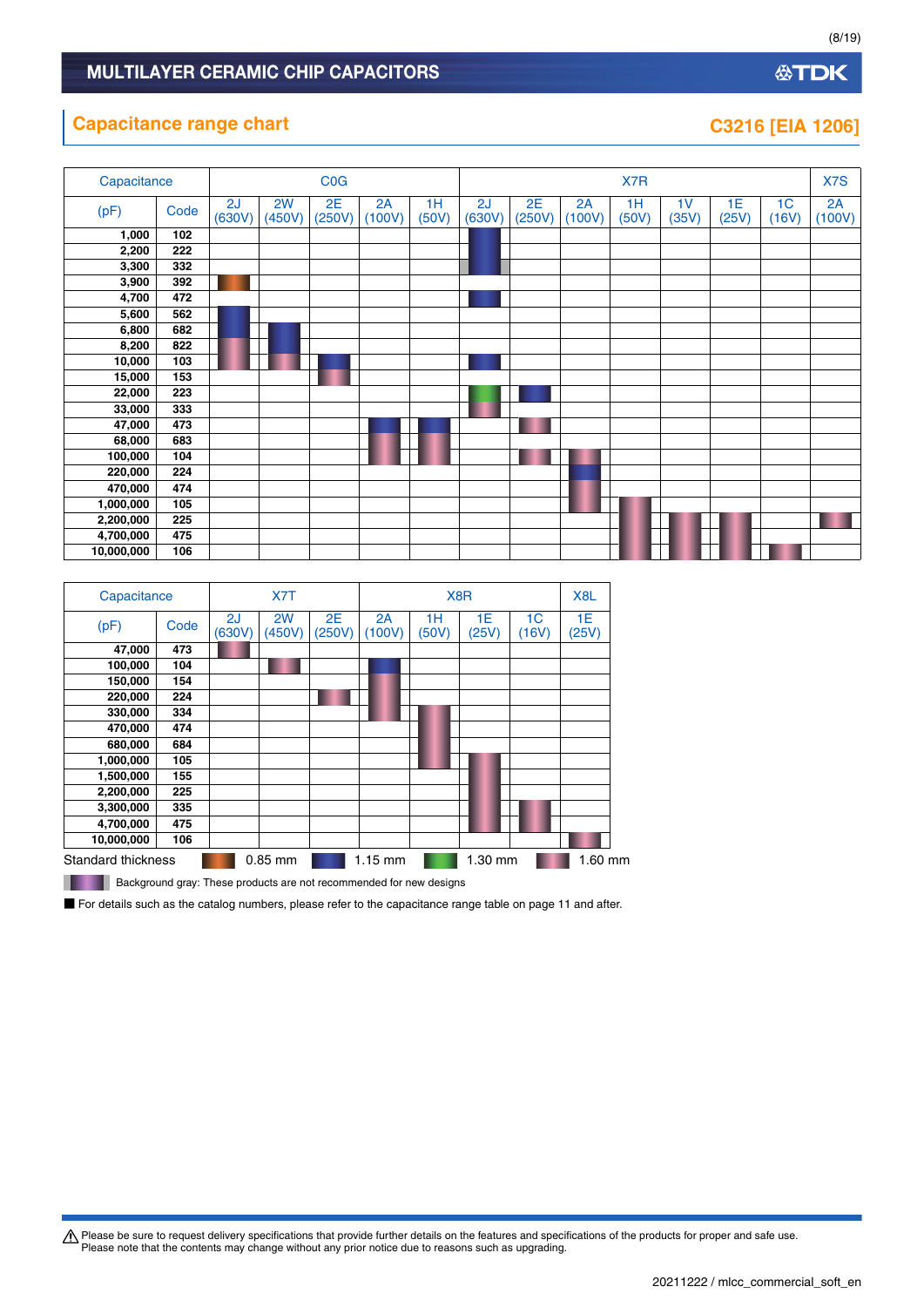### **Capacitance range chart C3225 [EIA 1210]**

| Capacitance |      |             |              | <b>COG</b>   |              |              |              | X7R          |              | X7S         |              |             |
|-------------|------|-------------|--------------|--------------|--------------|--------------|--------------|--------------|--------------|-------------|--------------|-------------|
| (pF)        | Code | 3A<br>(1kV) | 2J<br>(630V) | 2W<br>(450V) | 2E<br>(250V) | 2A<br>(100V) | 2J<br>(630V) | 2E<br>(250V) | 2A<br>(100V) | 1H<br>(50V) | 2A<br>(100V) | 1H<br>(50V) |
| 1,000       | 102  |             |              |              |              |              |              |              |              |             |              |             |
| 1,200       | 122  |             |              |              |              |              |              |              |              |             |              |             |
| 1,500       | 152  |             |              |              |              |              |              |              |              |             |              |             |
| 1,800       | 182  |             |              |              |              |              |              |              |              |             |              |             |
| 2,200       | 222  |             |              |              |              |              |              |              |              |             |              |             |
| 2,700       | 272  |             |              |              |              |              |              |              |              |             |              |             |
| 3,300       | 332  |             |              |              |              |              |              |              |              |             |              |             |
| 3,900       | 392  |             |              |              |              |              |              |              |              |             |              |             |
| 4,700       | 472  |             |              |              |              |              |              |              |              |             |              |             |
| 5,600       | 562  |             |              |              |              |              |              |              |              |             |              |             |
| 6,800       | 682  |             |              |              |              |              |              |              |              |             |              |             |
| 8,200       | 822  |             |              |              |              |              |              |              |              |             |              |             |
| 15,000      | 153  |             |              |              |              |              |              |              |              |             |              |             |
| 22,000      | 223  |             |              |              |              |              |              |              |              |             |              |             |
| 33,000      | 333  |             |              |              |              |              |              |              |              |             |              |             |
| 47,000      | 473  |             |              |              |              |              |              |              |              |             |              |             |
| 68,000      | 683  |             |              |              |              |              |              |              |              |             |              |             |
| 100,000     | 104  |             |              |              |              |              |              |              |              |             |              |             |
| 220,000     | 224  |             |              |              |              |              |              |              |              |             |              |             |
| 470,000     | 474  |             |              |              |              |              |              |              |              |             |              |             |
| 1,000,000   | 105  |             |              |              |              |              |              |              |              |             |              |             |
| 2,200,000   | 225  |             |              |              |              |              |              |              |              |             |              |             |
| 3,300,000   | 335  |             |              |              |              |              |              |              |              |             |              |             |
| 4,700,000   | 475  |             |              |              |              |              |              |              |              |             |              |             |
| 10,000,000  | 106  |             |              |              |              |              |              |              |              |             |              |             |

| Capacitance        |      |              | X7T          |              |              | X <sub>8</sub> R |                         |         |
|--------------------|------|--------------|--------------|--------------|--------------|------------------|-------------------------|---------|
| (pF)               | Code | 2J<br>(630V) | 2W<br>(450V) | 2E<br>(250V) | 2A<br>(100V) | 1Е<br>(25V)      | 1 <sup>C</sup><br>(16V) |         |
| 100,000            | 104  |              |              |              |              |                  |                         |         |
| 150,000            | 154  |              |              |              |              |                  |                         |         |
| 220,000            | 224  |              |              |              |              |                  |                         |         |
| 330,000            | 334  |              |              |              |              |                  |                         |         |
| 470,000            | 474  |              |              |              |              |                  |                         |         |
| 680,000            | 684  |              |              |              |              |                  |                         |         |
| 3,300,000          | 335  |              |              |              |              |                  |                         |         |
| 4,700,000          | 475  |              |              |              |              |                  |                         |         |
| 10,000,000         | 106  |              |              |              |              |                  |                         |         |
| Standard thickness |      |              | 1.60 mm      |              | $2.00$ mm    |                  | 2.30 mm                 | 2.50 mm |
|                    |      |              |              |              |              |                  |                         |         |

■ For details such as the catalog numbers, please refer to the capacitance range table on page 11 and after.

## **Capacitance range chart C4520 [EIA 1808]**

| Capacitance |      | X7R |                    |
|-------------|------|-----|--------------------|
| (DF)        | Code | 3D  | Standard thickness |
| 1.000       | 102  |     | $1.30$ mm          |

■ For details such as the catalog numbers, please refer to the capacitance range table on page 11 and after.

Please be sure to request delivery specifications that provide further details on the features and specifications of the products for proper and safe use.<br>Please note that the contents may change without any prior notice d

### **公TDK**

(9/19)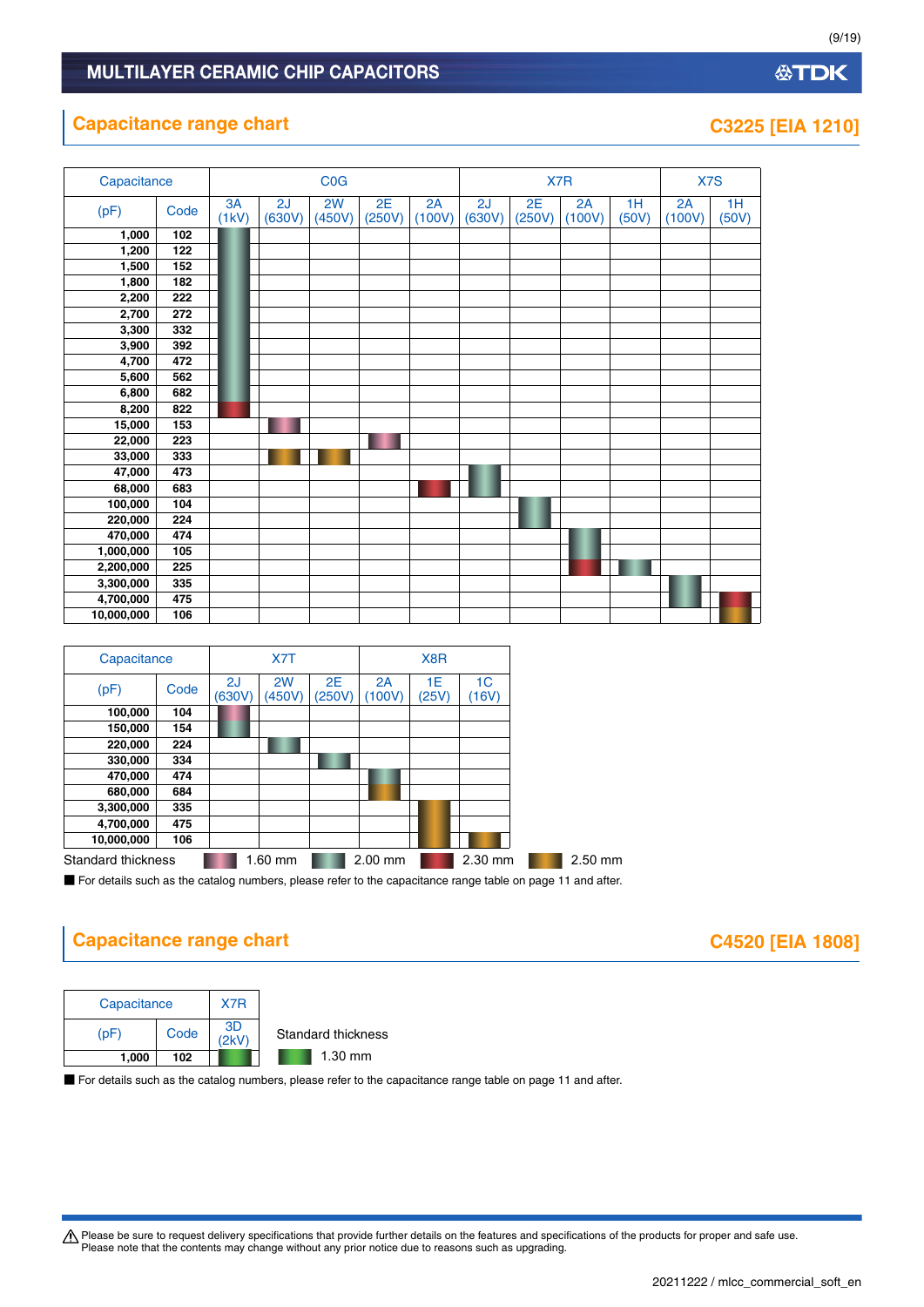### **Capacitance range chart CAS32 [EIA 1812]**

| Capacitance                     |      |             | <b>C<sub>0</sub>G</b> | X7R         |              |                     |              |              |              |
|---------------------------------|------|-------------|-----------------------|-------------|--------------|---------------------|--------------|--------------|--------------|
| (pF)                            | Code | 3F<br>(3kV) | 2J<br>(630V)          | 3D<br>(2kV) | 2J<br>(630V) | <b>2E</b><br>(250V) | 2J<br>(630V) | 2W<br>(450V) | 2E<br>(250V) |
| 330                             | 331  |             |                       |             |              |                     |              |              |              |
| 2,200                           | 222  |             |                       |             |              |                     |              |              |              |
| 33,000                          | 333  |             |                       |             |              |                     |              |              |              |
| 100,000                         | 104  |             |                       |             |              |                     |              |              |              |
| 220,000                         | 224  |             |                       |             |              |                     |              |              |              |
| 470,000                         | 474  |             |                       |             |              |                     |              |              |              |
| 1,000,000                       | 105  |             |                       |             |              |                     |              |              |              |
| Standard thickness<br>$1.30$ mm |      |             | $2.00$ mm             |             | 2.30 mm      |                     | 2.50 mm      |              |              |

■ For details such as the catalog numbers, please refer to the capacitance range table on page 11 and after.

### **Capacitance range chart C5750 [EIA 2220]**

| Capacitance        |      | <b>C<sub>O</sub></b> |              | X7R          |              | X7S          | X7T          |              |                          |              |
|--------------------|------|----------------------|--------------|--------------|--------------|--------------|--------------|--------------|--------------------------|--------------|
| (pF)               | Code | 2J<br>(630V)         | 2E<br>(250V) | 2A<br>(100V) | 2J<br>(630V) | 2E<br>(250V) | 2Α<br>(100V) | 2J<br>(630V) | 2 <sub>W</sub><br>(450V) | 2E<br>(250V) |
| 68,000             | 683  |                      |              |              |              |              |              |              |                          |              |
| 150,000            | 154  |                      |              |              |              |              |              |              |                          |              |
| 220,000            | 224  |                      |              |              |              |              |              |              |                          |              |
| 470,000            | 474  |                      |              |              |              |              |              |              |                          |              |
| 1,000,000          | 105  |                      |              |              |              |              |              |              |                          |              |
| 2,200,000          | 225  |                      |              |              |              |              |              |              |                          |              |
| 10,000,000<br>106  |      |                      |              |              |              |              |              |              |                          |              |
| Standard thickness |      |                      | 2.30 mm      |              | $2.50$ mm    |              |              |              |                          |              |

■ For details such as the catalog numbers, please refer to the capacitance range table on page 11 and after.

### **Capacitance range chart C7563 [EIA 3025]**

| Capacitance        | X7R |             | X7S         |             |         |
|--------------------|-----|-------------|-------------|-------------|---------|
| Code<br>(pF        |     | 1E<br>(25V) | 1Н<br>(50V) | 1C<br>(16V) |         |
| 22,000,000         | 226 |             |             |             |         |
| 47,000,000         | 476 |             |             |             |         |
| 100,000,000        | 107 |             |             |             |         |
| Standard thickness |     |             | 2.30 mm     |             | 2.80 mm |

■ For details such as the catalog numbers, please refer to the capacitance range table on page 11 and after.

Please be sure to request delivery specifications that provide further details on the features and specifications of the products for proper and safe use.<br>Please note that the contents may change without any prior notice d

## **公TDK**

(10/19)

20211222 / mlcc\_commercial\_soft\_en.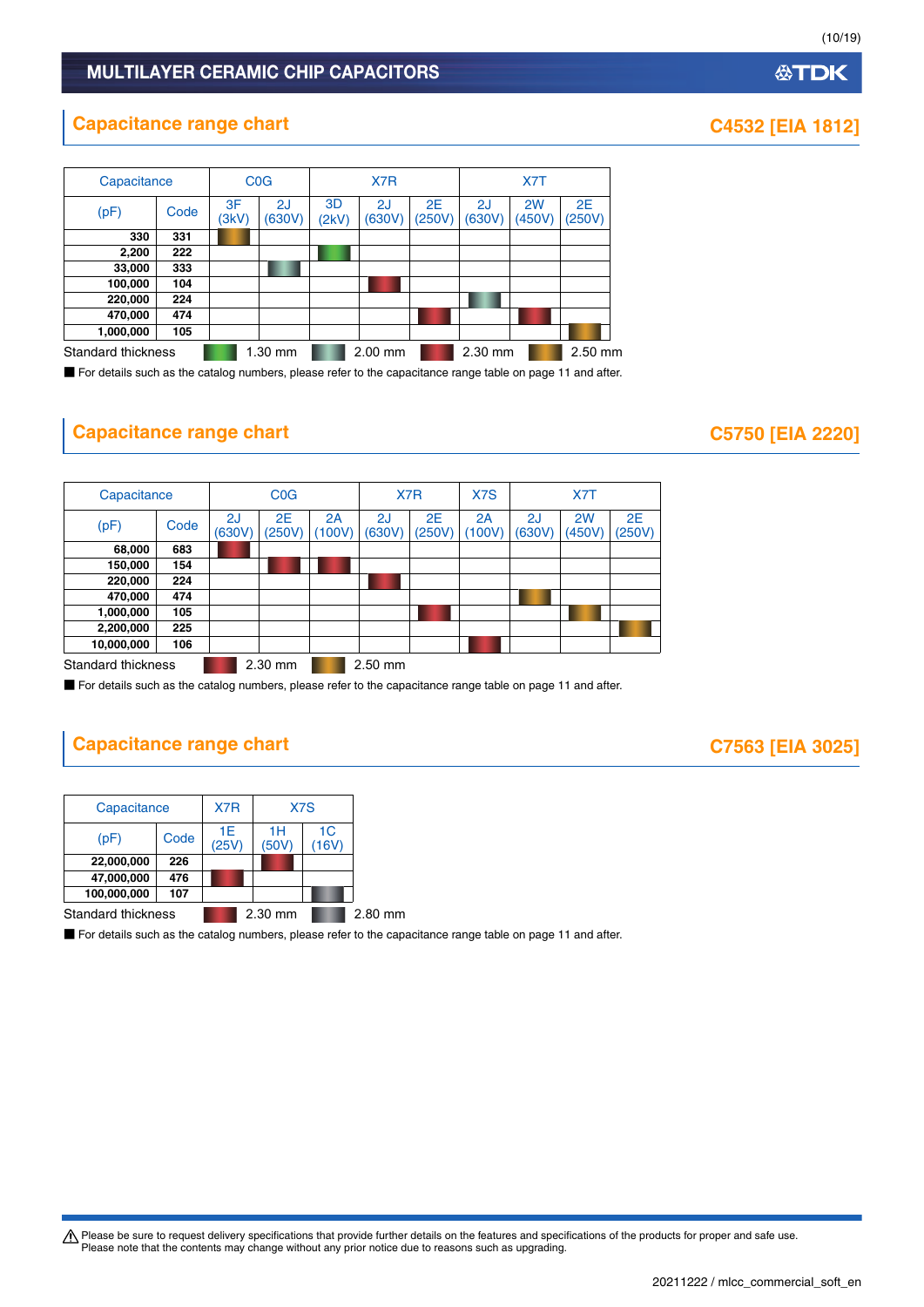**公TDK** 

### MULTILAYER CERAMIC CHIP CAPACITORS

# **Capacitance range table Temperature characteristic: C0G (–55 to +125°C, 0±30ppm/°C)**

|                        |      | <b>Thickness</b>     | Capacitance | Catalog number         |                        |                         |                         |
|------------------------|------|----------------------|-------------|------------------------|------------------------|-------------------------|-------------------------|
| Capacitance Dimensions |      | (mm)                 | tolerance   | Rated voltage Edc: 3kV | Rated voltage Edc: 1kV | Rated voltage Edc: 630V | Rated voltage Edc: 450V |
| 100pF                  | 2012 | $0.60 + 0.15$        | ±5%         |                        |                        |                         | C2012C0G2W101J060AE     |
| 150pF                  | 2012 | $0.60 + 0.15$        | ±5%         |                        |                        |                         | C2012C0G2W151J060AE     |
| 220pF                  | 2012 | $0.60 + 0.15$        | ±5%         |                        |                        |                         | C2012C0G2W221J060AE     |
|                        | 2012 | $0.60 + 0.15$        | ±5%         |                        |                        |                         | C2012C0G2W331J060AE     |
| 330pF                  | 4532 | $2.50 + 0.30$        | ±10%        | C4532C0G3F331K250KE    |                        |                         |                         |
| 470pF                  | 2012 | $0.60 + 0.15$        | ±5%         |                        |                        |                         | C2012C0G2W471J060AE     |
| 680pF                  | 2012 | $0.60 + 0.15$        | ±5%         |                        |                        |                         | C2012C0G2W681J060AE     |
| 1nF                    | 2012 | $0.60 + 0.15$        | ±5%         |                        |                        |                         | C2012C0G2W102J060AE     |
|                        | 3225 | $2.00 + 0.30, -0.20$ | ±5%         |                        | C3225C0G3A102J200AE    |                         |                         |
| 1.2nF                  | 2012 | $0.60 + 0.15$        | ±5%         |                        |                        |                         | C2012C0G2W122J060AE     |
|                        | 3225 | $2.00 + 0.30 - 0.20$ | ±5%         |                        | C3225C0G3A122J200AE    |                         |                         |
|                        | 2012 | $0.85 \pm 0.15$      | ±5%         |                        |                        |                         | C2012C0G2W152J085AE     |
| 1.5nF                  | 3225 | $2.00+0.30,-0.20$    | ±5%         |                        | C3225C0G3A152J200AE    |                         |                         |
|                        | 2012 | $0.85 \pm 0.15$      | ±5%         |                        |                        |                         | C2012C0G2W182J085AE     |
| 1.8nF                  | 3225 | 2.00+0.30,-0.20      | ±5%         |                        | C3225C0G3A182J200AE    |                         |                         |
| 2.2nF                  | 2012 | $0.85 \pm 0.15$      | ±5%         |                        |                        |                         | C2012C0G2W222J085AE     |
|                        | 3225 | 2.00+0.30,-0.20      | ±5%         |                        | C3225C0G3A222J200AE    |                         |                         |
| 2.7nF                  | 2012 | $1.25 + 0.25 - 0.20$ | ±5%         |                        |                        |                         | C2012C0G2W272J125AE     |
|                        | 3225 | $2.00+0.30,-0.20$    | ±5%         |                        | C3225C0G3A272J200AE    |                         |                         |
| 3.3nF                  | 2012 | $1.25 + 0.25 - 0.20$ | ±5%         |                        |                        |                         | C2012C0G2W332J125AE     |
|                        | 3225 | $2.00+0.30,-0.20$    | ±5%         |                        | C3225C0G3A332J200AE    |                         |                         |
|                        | 2012 | $1.25 + 0.25 - 0.20$ | ±5%         |                        |                        |                         | C2012C0G2W392J125AE     |
| 3.9nF                  | 3216 | $0.85 \pm 0.15$      | ±5%         |                        |                        | C3216C0G2J392J085AE     |                         |
|                        | 3225 | $2.00+0.30,-0.20$    | ±5%         |                        | C3225C0G3A392J200AE    |                         |                         |
| 4.7nF                  | 3225 | $2.00+0.30,-0.20$    | ±5%         |                        | C3225C0G3A472J200AE    |                         |                         |
| 5.6nF                  | 3216 | $1.15 \pm 0.15$      | ±5%         |                        |                        | C3216C0G2J562J115AE     |                         |
|                        | 3225 | 2.00+0.30,-0.20      | ±5%         |                        | C3225C0G3A562J200AE    |                         |                         |
| 6.8nF                  | 3216 | $1.15 \pm 0.15$      | ±5%         |                        |                        | C3216C0G2J682J115AE     | C3216C0G2W682J115AE     |
|                        | 3225 | $2.00+0.30,-0.20$    | ±5%         |                        | C3225C0G3A682J200AE    |                         |                         |
|                        | 3216 | $1.15 \pm 0.15$      | ±5%         |                        |                        |                         | C3216C0G2W822J115AE     |
| 8.2nF                  |      | 1.60+0.30,-0.20      | ±5%         |                        |                        | C3216C0G2J822J160AE     |                         |
|                        | 3225 | $2.30+0.30,-0.20$    | ±5%         |                        | C3225C0G3A822J230AE    |                         |                         |
| 10nF                   | 3216 | 1.60+0.30,-0.20      | ±5%         |                        |                        | C3216C0G2J103J160AE     | C3216C0G2W103J160AE     |
| 15nF                   | 3225 | 1.60+0.30,-0.20      | ±5%         |                        |                        | C3225C0G2J153J160AE     |                         |
| 33nF                   | 3225 | $2.50 + 0.30$        | ±5%         |                        |                        | C3225C0G2J333J250AE     | C3225C0G2W333J250AE     |
|                        | 4532 | 2.00+0.30,-0.20      | ±5%         |                        |                        | C4532C0G2J333J200KE     |                         |
| 68nF                   | 5750 | $2.30+0.30,-0.20$    | ±5%         |                        |                        | C5750C0G2J683J230KE     |                         |

Click the part numbers for details.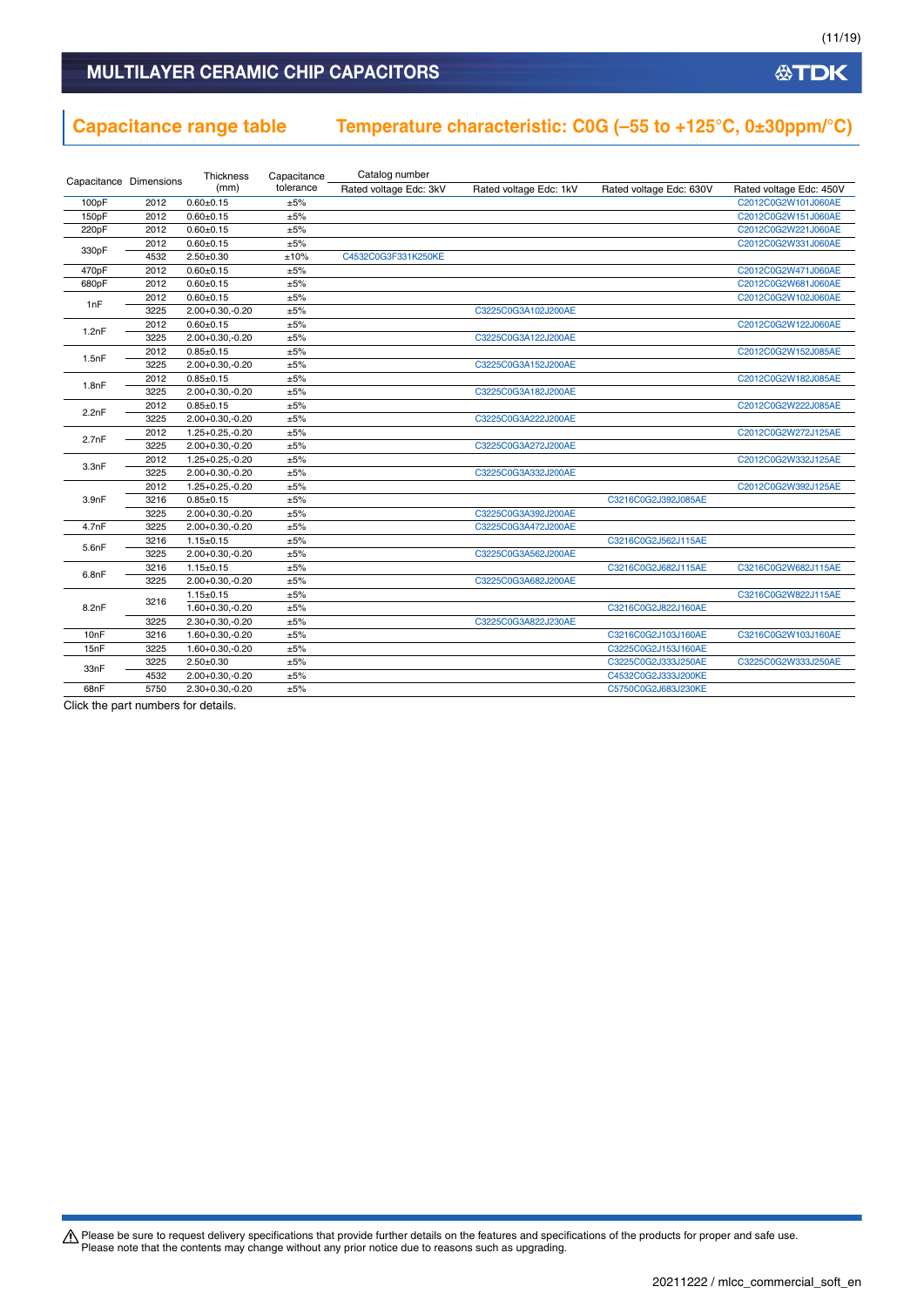### **Capacitance range table Temperature characteristic: C0G (–55 to +125°C, 0±30ppm/°C)**

| Capacitance Dimensions |              | Thickness                               | Capacitance | Catalog number          |                                            |                                            |  |  |
|------------------------|--------------|-----------------------------------------|-------------|-------------------------|--------------------------------------------|--------------------------------------------|--|--|
|                        |              | (mm)                                    | tolerance   | Rated voltage Edc: 250V | Rated voltage Edc: 100V                    | Rated voltage Edc: 50V                     |  |  |
|                        | 1005         | $0.50 + 0.10, -0.05$                    | ±5%         |                         | C1005C0G2A101J050BE                        | C1005C0G1H101J050BE                        |  |  |
| 100pF                  | 1608         | $0.80 + 0.15, -0.10$                    | ±5%         |                         |                                            | C1608C0G1H101J080AE                        |  |  |
| 150pF                  | 1005         | $0.50 + 0.10, -0.05$                    | ±5%         |                         | C1005C0G2A151J050BE                        | C1005C0G1H151J050BE                        |  |  |
| 220pF                  | 1005         | $0.50 + 0.10, -0.05$                    | ±5%         |                         | C1005C0G2A221J050BE                        | C1005C0G1H221J050BE                        |  |  |
|                        | 1005         | $0.50 + 0.10, -0.05$                    | ±5%         |                         | C1005C0G2A331J050BE                        | C1005C0G1H331J050BE                        |  |  |
| 330pF                  | 1608         | $0.80 + 0.15, -0.10$                    | ±5%         |                         | C1608C0G2A331J080AE                        | C1608C0G1H331J080AE                        |  |  |
|                        | 1005         | $0.50 + 0.10, -0.05$                    | ±5%         |                         | C1005C0G2A471J050BE                        | C1005C0G1H471J050BE                        |  |  |
| 470pF                  | 1608         | $0.80 + 0.15, -0.10$                    | ±5%         |                         | C1608C0G2A471J080AE                        | C1608C0G1H471J080AE                        |  |  |
|                        | 1005         | $0.50 + 0.10, -0.05$                    | ±5%         |                         | C1005C0G2A681J050BE                        | C1005C0G1H681J050BE                        |  |  |
| 680pF                  | 1608         | $0.80 + 0.15, -0.10$                    | ±5%         |                         | C1608C0G2A681J080AE                        | C1608C0G1H681J080AE                        |  |  |
|                        | 1005         | $0.50 + 0.10, -0.05$                    | ±5%         |                         | C1005C0G2A102J050BE                        | C1005C0G1H102J050BE                        |  |  |
| 1nF                    | 1608         | $0.80 + 0.15, -0.10$                    | ±5%         | C1608C0G2E102J080AE     | C1608C0G2A102J080AE                        | C1608C0G1H102J080AE                        |  |  |
| 1.2nF                  | 1608         | $0.80 + 0.15, -0.10$                    | ±5%         | C1608C0G2E122J080AE     | C1608C0G2A122J080AE                        | C1608C0G1H122J080AE                        |  |  |
| 1.5nF                  | 1608         | $0.80 + 0.15, -0.10$                    | ±5%         | C1608C0G2E152J080AE     | C1608C0G2A152J080AE                        | C1608C0G1H152J080AE                        |  |  |
| 1.8nF                  | 1608         | $0.80 + 0.15, -0.10$                    | ±5%         | C1608C0G2E182J080AE     | C1608C0G2A182J080AE                        | C1608C0G1H182J080AE                        |  |  |
| 2.2nF                  | 1608         | $0.80 + 0.15, -0.10$                    | ±5%         |                         | C1608C0G2A222J080AE                        | C1608C0G1H222J080AE                        |  |  |
| 2.7nF                  | 1608         | $0.80 + 0.15, -0.10$                    | ±5%         |                         | C1608C0G2A272J080AE                        | C1608C0G1H272J080AE                        |  |  |
|                        | 1608         | $0.80 + 0.15, -0.10$                    | ±5%         |                         | C1608C0G2A332J080AE                        | C1608C0G1H332J080AE                        |  |  |
| 3.3nF                  | 2012         | $0.85 \pm 0.15$                         | ±5%         | C2012C0G2E332J085AE     |                                            |                                            |  |  |
|                        | 1608         | $0.80 + 0.15, -0.10$                    | ±5%         |                         | C1608C0G2A392J080AE                        | C1608C0G1H392J080AE                        |  |  |
| 3.9nF                  | 2012         | $1.25 + 0.25 - 0.20$                    | ±5%         | C2012C0G2E392J125AE     |                                            |                                            |  |  |
|                        | 1608         | $0.80 + 0.15, -0.10$                    | ±5%         |                         | C1608C0G2A472J080AE                        | C1608C0G1H472J080AE                        |  |  |
| 4.7nF                  | 2012         | $1.25 + 0.25 - 0.20$                    | ±5%         | C2012C0G2E472J125AE     |                                            |                                            |  |  |
| 5.6nF                  | 1608         | $0.80 + 0.15, -0.10$                    | ±5%         |                         | C1608C0G2A562J080AE                        | C1608C0G1H562J080AE                        |  |  |
|                        | 2012         | $1.25 + 0.25 - 0.20$                    | ±5%         | C2012C0G2E562J125AE     |                                            |                                            |  |  |
| 6.8nF                  | 1608         | $0.80 + 0.15, -0.10$                    | ±5%         |                         | C1608C0G2A682J080AE                        | C1608C0G1H682J080AE                        |  |  |
|                        | 2012         | $1.25 + 0.25 - 0.20$                    | ±5%         | C2012C0G2E682J125AE     |                                            |                                            |  |  |
| 8.2nF                  | 1608         | $0.80 + 0.15, -0.10$                    | ±5%         |                         | C1608C0G2A822J080AE                        | C1608C0G1H822J080AE                        |  |  |
| 10 <sub>nF</sub>       | 1608         | $0.80 + 0.15, -0.10$                    | ±5%         |                         | C1608C0G2A103J080AE                        | C1608C0G1H103J080AE                        |  |  |
|                        | 3216         | $1.15 \pm 0.15$                         | ±5%         | C3216C0G2E103J115AE     |                                            |                                            |  |  |
| 15nF                   | 2012         | $0.85 + 0.15$                           | ±5%         |                         | C2012C0G2A153J085AE                        | C2012C0G1H153J085AE                        |  |  |
|                        | 3216         | 1.60+0.30,-0.20                         | ±5%         | C3216C0G2E153J160AE     |                                            |                                            |  |  |
| 22nF                   | 2012         | $1.25 + 0.25, -0.20$                    | ±5%         |                         | C2012C0G2A223J125AE                        | C2012C0G1H223J125AE                        |  |  |
|                        | 3225         | 1.60+0.30,-0.20                         | ±5%         | C3225C0G2E223J160AE     |                                            |                                            |  |  |
| 33nF<br>47nF           | 2012         | $1.25 + 0.25, -0.20$                    | ±5%         |                         | C2012C0G2A333J125AE                        | C2012C0G1H333J125AE                        |  |  |
|                        | 3216<br>3216 | $1.15 \pm 0.15$<br>$1.60 + 0.30, -0.20$ | ±5%<br>±5%  |                         | C3216C0G2A473J115AE<br>C3216C0G2A683J160AE | C3216C0G1H473J115AE<br>C3216C0G1H683J160AE |  |  |
| 68nF                   | 3225         | $2.30+0.30,-0.20$                       | ±5%         |                         | C3225C0G2A683J230AE                        |                                            |  |  |
| 100 <sub>n</sub> F     | 3216         | $1.60 + 0.30, -0.20$                    | ±5%         |                         | C3216C0G2A104J160AE                        | C3216C0G1H104J160AE                        |  |  |
| 150 <sub>n</sub> F     | 5750         | $2.30+0.30,-0.20$                       | ±5%         | C5750C0G2E154J230KE     | C5750C0G2A154J230KE                        |                                            |  |  |

Click the part numbers for details.

# **Capacitance range table Temperature characteristic: X5R (–55 to +85°C, ±15%)**

| Capacitance        | Dimensions | <b>Thickness</b>     | Capacitance | Catalog number         |                        |                        |                        |                         |
|--------------------|------------|----------------------|-------------|------------------------|------------------------|------------------------|------------------------|-------------------------|
|                    |            | (mm)                 | tolerance   | Rated voltage Edc: 35V | Rated voltage Edc: 25V | Rated voltage Edc: 16V | Rated voltage Edc: 10V | Rated voltage Edc: 6.3V |
| 470 <sub>n</sub> F | 1005       | $0.50 + 0.10 - 0.05$ | ±10%        | C1005X5R1V474K050BE    | C1005X5R1E474K050BE    |                        |                        |                         |
| $1 \mu F$          | 1005       | $0.50 + 0.15, -0.05$ | ±10%        | C1005X5R1V105K050BE    | C1005X5R1E105K050BE    |                        |                        |                         |
|                    | 1005       | $0.50 + 0.20, -0.10$ | ±10%        | C1005X5R1V225K050BE    | C1005X5R1E225K050BE    |                        |                        |                         |
| $2.2 \mu F$        | 1608       | $0.80 + 0.15 - 0.10$ | ±10%        | C1608X5R1V225K080AE    | C1608X5R1E225K080AE    |                        |                        |                         |
|                    | 1005       | $0.50 + 0.20 - 0.10$ | ±10%        |                        |                        |                        | C1005X5R1A475K050BE    | C1005X5R0J475K050BE     |
| $4.7 \mu F$        | 1608       | $0.80 + 0.15, -0.10$ | ±10%        |                        |                        |                        | C1608X5R1A475K080AE    |                         |
|                    |            | $0.80 + 0.20 - 0.10$ | ±10%        |                        |                        | C1608X5R1C475K080AE    |                        |                         |
| $10\mu F$          | 1608       | $0.80 + 0.20 - 0.10$ | ±10%        |                        |                        |                        |                        | C1608X5R0J106K080AE     |
| $22\mu F$          | 2012       | 1.25+0.25.-0.20      | ±20%        |                        |                        |                        | C2012X5R1A226M125AE    |                         |

Click the part numbers for details.

Please be sure to request delivery specifications that provide further details on the features and specifications of the products for proper and safe use.<br>Please note that the contents may change without any prior notice d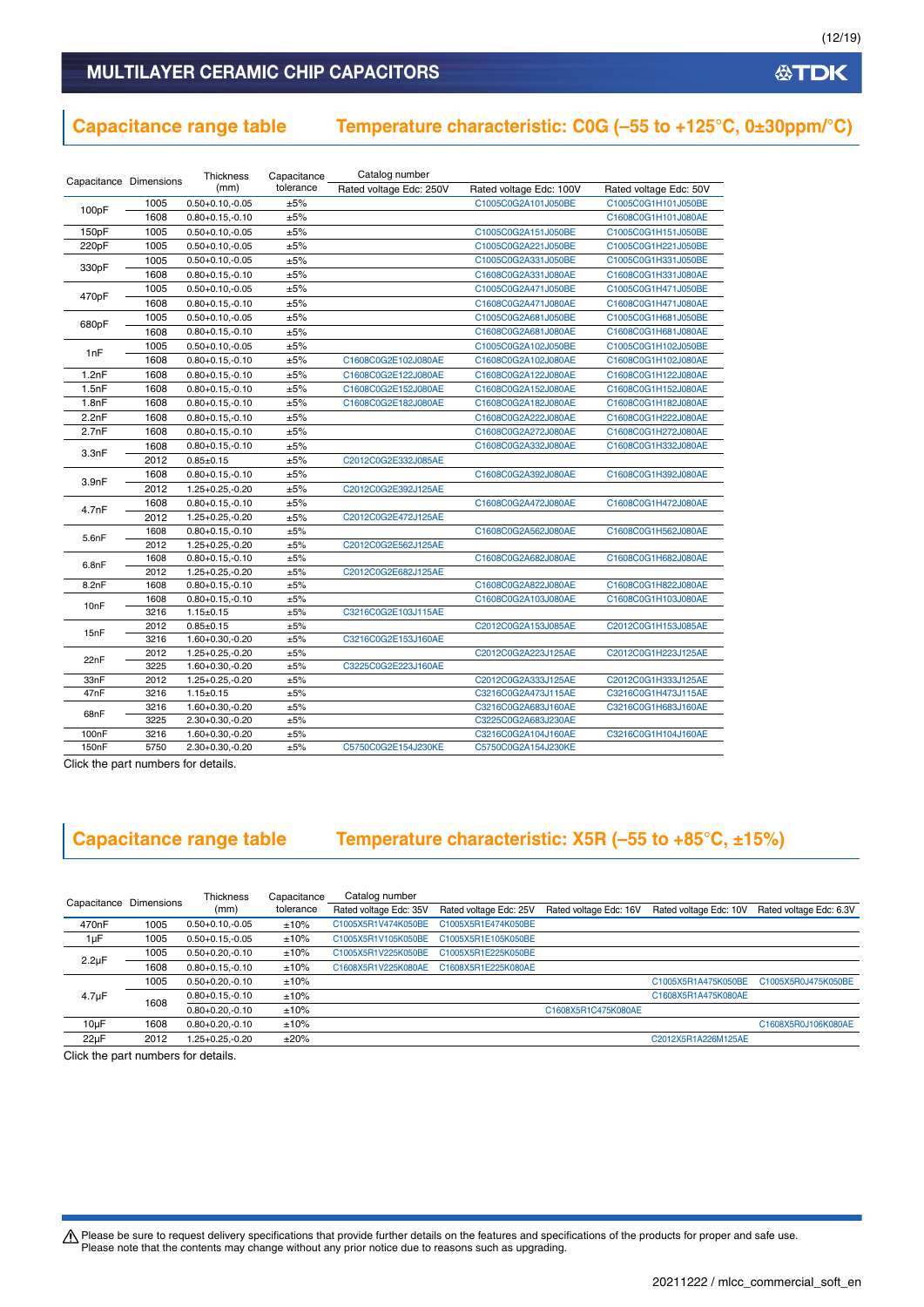### **Capacitance range table Temperature characteristic: X7R (–55 to +125°C, ±15%)**

| Capacitance Dimensions |      | Thickness<br>(mm)       | Capacitance<br>tolerance | Catalog number<br>Rated voltage Edc: 2kV |                                            | Rated voltage Edc: 630V Rated voltage Edc: 250V Rated voltage Edc: 100V |                                            | Rated voltage Edc: 50V                     |
|------------------------|------|-------------------------|--------------------------|------------------------------------------|--------------------------------------------|-------------------------------------------------------------------------|--------------------------------------------|--------------------------------------------|
|                        |      |                         | ±10%                     |                                          |                                            |                                                                         |                                            | C1005X7R1H102K050BE                        |
|                        | 1005 | $0.50 + 0.10, -0.05$    | ±20%                     |                                          |                                            |                                                                         |                                            | C1005X7R1H102M050BE                        |
|                        | 1608 | $0.80 + 0.15, -0.10$    | ±10%                     |                                          |                                            |                                                                         | C1608X7R2A102K080AE                        | C1608X7R1H102K080AE                        |
|                        |      |                         | ±20%                     |                                          |                                            |                                                                         | C1608X7R2A102M080AE                        | C1608X7R1H102M080AE                        |
| 1nF                    | 2012 | $0.85 \pm 0.15$         | ±10%                     |                                          |                                            | C2012X7R2E102K085AE                                                     | C2012X7R2A102K085AE                        |                                            |
|                        |      |                         | ±20%                     |                                          |                                            | C2012X7R2E102M085AE                                                     | C2012X7R2A102M085AE                        |                                            |
|                        | 3216 | $1.15 \pm 0.15$         | ±10%                     |                                          | C3216X7R2J102K115AE                        |                                                                         |                                            |                                            |
|                        |      |                         | ±20%<br>±10%             | C4520X7R3D102K130KE                      | C3216X7R2J102M115AE                        |                                                                         |                                            |                                            |
|                        | 4520 | $1.30 \pm 0.20$         | ±20%                     | C4520X7R3D102M130KE                      |                                            |                                                                         |                                            |                                            |
|                        |      |                         | ±10%                     |                                          |                                            |                                                                         |                                            | C1005X7R1H222K050BE                        |
|                        | 1005 | $0.50 + 0.10, -0.05$    | ±20%                     |                                          |                                            |                                                                         |                                            | C1005X7R1H222M050BE                        |
|                        |      |                         | ±10%                     |                                          |                                            |                                                                         | C1608X7R2A222K080AE                        | C1608X7R1H222K080AE                        |
|                        | 1608 | $0.80 + 0.15, -0.10$    | ±20%                     |                                          |                                            |                                                                         | C1608X7R2A222M080AE                        | C1608X7R1H222M080AE                        |
| 2.2nF                  | 2012 | $0.85 \pm 0.15$         | ±10%                     |                                          |                                            | C2012X7R2E222K085AE                                                     | C2012X7R2A222K085AE                        |                                            |
|                        |      |                         | ±20%                     |                                          |                                            | C2012X7R2E222M085AE                                                     | C2012X7R2A222M085AE                        |                                            |
|                        | 3216 | $1.15 \pm 0.15$         | ±10%                     |                                          | C3216X7R2J222K115AE                        |                                                                         |                                            |                                            |
|                        |      |                         | ±20%                     |                                          | C3216X7R2J222M115AE                        |                                                                         |                                            |                                            |
|                        | 4532 | $1.30 + 0.20$           | ±10%                     | C4532X7R3D222K130KE                      |                                            |                                                                         |                                            |                                            |
|                        |      |                         | ±20%                     | C4532X7R3D222M130KE                      |                                            |                                                                         |                                            |                                            |
| 3.3nF                  | 3216 | $1.15 \pm 0.15$         | ±10%<br>±20%             |                                          | C3216X7R2J332K115AE<br>C3216X7R2J332M115AE |                                                                         |                                            |                                            |
|                        |      |                         | ±10%                     |                                          |                                            |                                                                         |                                            | C1005X7R1H472K050BE                        |
|                        | 1005 | $0.50 + 0.10, -0.05$    | ±20%                     |                                          |                                            |                                                                         |                                            | C1005X7R1H472M050BE                        |
|                        |      |                         | ±10%                     |                                          |                                            |                                                                         | C1608X7R2A472K080AE                        | C1608X7R1H472K080AE                        |
|                        | 1608 | $0.80 + 0.15, -0.10$    | ±20%                     |                                          |                                            |                                                                         | C1608X7R2A472M080AE                        | C1608X7R1H472M080AE                        |
| 4.7nF                  |      |                         | ±10%                     |                                          |                                            | C2012X7R2E472K085AE                                                     | C2012X7R2A472K085AE                        |                                            |
|                        | 2012 | $0.85 \pm 0.15$         | ±20%                     |                                          |                                            | C2012X7R2E472M085AE                                                     | C2012X7R2A472M085AE                        |                                            |
|                        | 3216 | $1.15 \pm 0.15$         | ±10%                     |                                          | C3216X7R2J472K115AE                        |                                                                         |                                            |                                            |
|                        |      |                         | ±20%                     |                                          | C3216X7R2J472M115AE                        |                                                                         |                                            |                                            |
|                        | 1005 | $0.50 + 0.10, -0.05$    | ±10%                     |                                          |                                            |                                                                         |                                            | C1005X7R1H103K050BE                        |
|                        |      | ±20%                    |                          |                                          |                                            |                                                                         | C1005X7R1H103M050BE                        |                                            |
|                        | 1608 | $0.80 + 0.15, -0.10$    | ±10%<br>±20%             |                                          |                                            |                                                                         | C1608X7R2A103K080AE<br>C1608X7R2A103M080AE | C1608X7R1H103K080AE<br>C1608X7R1H103M080AE |
|                        |      |                         | ±10%                     |                                          |                                            |                                                                         | C2012X7R2A103K085AE                        |                                            |
| 10nF                   |      | $0.85 \pm 0.15$<br>2012 | ±20%                     |                                          |                                            |                                                                         | C2012X7R2A103M085AE                        |                                            |
|                        |      |                         | ±10%                     |                                          |                                            | C2012X7R2E103K125AE                                                     |                                            |                                            |
|                        |      | $1.25 + 0.25, -0.20$    | ±20%                     |                                          |                                            | C2012X7R2E103M125AE                                                     |                                            |                                            |
|                        | 3216 | $1.15 \pm 0.15$         | ±10%                     |                                          | C3216X7R2J103K115AE                        |                                                                         |                                            |                                            |
|                        |      |                         | ±20%                     |                                          | C3216X7R2J103M115AE                        |                                                                         |                                            |                                            |
|                        | 1005 | $0.50 + 0.10, -0.05$    | ±10%                     |                                          |                                            |                                                                         |                                            | C1005X7R1H223K050BE                        |
|                        |      |                         | ±20%                     |                                          |                                            |                                                                         |                                            | C1005X7R1H223M050BE                        |
|                        | 1608 | $0.80 + 0.15, -0.10$    | ±10%                     |                                          |                                            |                                                                         | C1608X7R2A223K080AE                        | C1608X7R1H223K080AE                        |
|                        |      |                         | ±20%                     |                                          |                                            |                                                                         | C1608X7R2A223M080AE<br>C2012X7R2A223K125AE | C1608X7R1H223M080AE                        |
| 22nF                   | 2012 | 1.25+0.25,-0.20         | ±10%<br>±20%             |                                          |                                            | C2012X7R2E223K125AE<br>C2012X7R2E223M125AE                              | C2012X7R2A223M125AE                        |                                            |
|                        |      |                         | ±10%                     |                                          |                                            | C3216X7R2E223K115AE                                                     |                                            |                                            |
|                        |      | $1.15 \pm 0.15$         | ±20%                     |                                          |                                            | C3216X7R2E223M115AE                                                     |                                            |                                            |
|                        | 3216 |                         | ±10%                     |                                          | C3216X7R2J223K130AE                        |                                                                         |                                            |                                            |
|                        |      | $1.30 \pm 0.20$         | ±20%                     |                                          | C3216X7R2J223M130AE                        |                                                                         |                                            |                                            |
| 33nF                   | 3216 | $1.60 + 0.30, -0.20$    | ±10%                     |                                          | C3216X7R2J333K160AE                        |                                                                         |                                            |                                            |
|                        |      |                         | ±20%                     |                                          | C3216X7R2J333M160AE                        |                                                                         |                                            |                                            |
|                        | 1005 | $0.50 + 0.10, -0.05$    | ±10%                     |                                          |                                            |                                                                         |                                            | C1005X7R1H473K050BE                        |
|                        |      |                         | ±20%                     |                                          |                                            |                                                                         |                                            | C1005X7R1H473M050BE                        |
|                        | 1608 | $0.80 + 0.15, -0.10$    | ±10%                     |                                          |                                            |                                                                         |                                            | C1608X7R1H473K080AE                        |
|                        |      |                         | ±20%                     |                                          |                                            |                                                                         | C2012X7R2A473K125AE                        | C1608X7R1H473M080AE                        |
| 47nF                   | 2012 | 1.25+0.25,-0.20         | ±10%<br>±20%             |                                          |                                            |                                                                         | C2012X7R2A473M125AE                        |                                            |
|                        |      |                         | ±10%                     |                                          |                                            | C3216X7R2E473K160AE                                                     |                                            |                                            |
|                        | 3216 | $1.60 + 0.30, -0.20$    | ±20%                     |                                          |                                            | C3216X7R2E473M160AE                                                     |                                            |                                            |
|                        |      |                         | ±10%                     |                                          | C3225X7R2J473K200AE                        |                                                                         |                                            |                                            |
|                        | 3225 | 2.00+0.30,-0.20         | ±20%                     |                                          | C3225X7R2J473M200AE                        |                                                                         |                                            |                                            |

■ Gray items: These products are not recommended for new designs. Click the part numbers for details.

Please be sure to request delivery specifications that provide further details on the features and specifications of the products for proper and safe use.<br>Please note that the contents may change without any prior notice d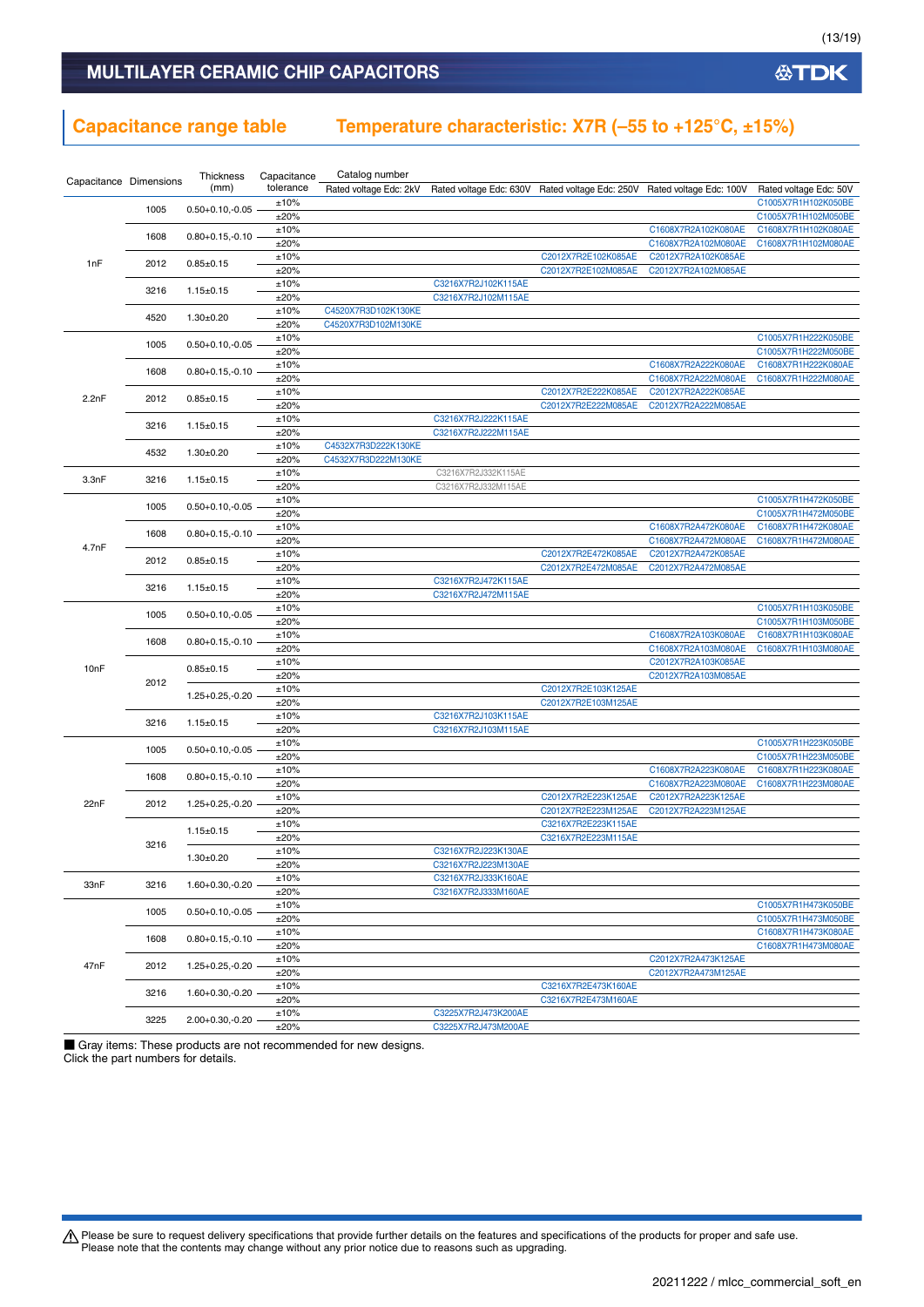### **Capacitance range table Temperature characteristic: X7R (–55 to +125°C, ±15%)**

|                    |                        | Thickness            | Capacitance  | Catalog number          |                                            |                         |                                            |
|--------------------|------------------------|----------------------|--------------|-------------------------|--------------------------------------------|-------------------------|--------------------------------------------|
|                    | Capacitance Dimensions | (mm)                 | tolerance    | Rated voltage Edc: 630V | Rated voltage Edc: 250V                    | Rated voltage Edc: 100V | Rated voltage Edc: 50V                     |
|                    |                        |                      | ±10%         | C3225X7R2J683K200AE     |                                            |                         |                                            |
| 68nF               | 3225                   | 2.00+0.30,-0.20      | ±20%         | C3225X7R2J683M200AE     |                                            |                         |                                            |
|                    |                        |                      | ±10%         |                         |                                            |                         | C1005X7R1H104K050BE                        |
|                    | 1005                   | $0.50 + 0.10, -0.05$ | ±20%         |                         |                                            |                         | C1005X7R1H104M050BE                        |
|                    |                        |                      | $\pm 10\%$   |                         |                                            |                         | C1608X7R1H104K080AE                        |
|                    | 1608                   | $0.80 + 0.15, -0.10$ | ±20%         |                         |                                            |                         | C1608X7R1H104M080AE                        |
|                    |                        |                      | ±10%         |                         |                                            | C2012X7R2A104K125AE     | C2012X7R1H104K125AE                        |
| 100 <sub>n</sub> F | 2012                   | 1.25+0.25,-0.20      | ±20%         |                         |                                            | C2012X7R2A104M125AE     | C2012X7R1H104M125AE                        |
|                    | 3216                   | 1.60+0.30,-0.20      | ±10%         |                         | C3216X7R2E104K160AE                        | C3216X7R2A104K160AE     |                                            |
|                    |                        |                      | ±20%         |                         | C3216X7R2E104M160AE                        | C3216X7R2A104M160AE     |                                            |
|                    | 3225                   | 2.00+0.30,-0.20      | ±10%         |                         | C3225X7R2E104K200AE                        |                         |                                            |
|                    |                        |                      | ±20%         |                         | C3225X7R2E104M200AE                        |                         |                                            |
|                    | 4532                   | $2.30+0.30,-0.20$    | ±10%         | C4532X7R2J104K230KE     |                                            |                         |                                            |
|                    |                        |                      | ±20%         | C4532X7R2J104M230KE     |                                            |                         |                                            |
|                    | 1608                   | $0.80 + 0.15, -0.10$ | ±10%         |                         |                                            |                         | C1608X7R1H224K080AE                        |
|                    |                        |                      | ±20%         |                         |                                            |                         | C1608X7R1H224M080AE                        |
|                    | 2012                   | $1.25 + 0.25 - 0.20$ | ±10%         |                         |                                            |                         | C2012X7R1H224K125AE                        |
|                    |                        |                      | ±20%         |                         |                                            |                         | C2012X7R1H224M125AE                        |
| 220nF              | 3216                   | $1.15 \pm 0.15$      | ±10%         |                         |                                            | C3216X7R2A224K115AE     |                                            |
|                    |                        |                      | ±20%         |                         |                                            | C3216X7R2A224M115AE     |                                            |
|                    | 3225                   | $2.00+0.30,-0.20$    | ±10%         |                         | C3225X7R2E224K200AE                        |                         |                                            |
|                    |                        |                      | ±20%         |                         | C3225X7R2E224M200AE                        |                         |                                            |
|                    | 5750                   | $2.30+0.30,-0.20$    | ±10%         | C5750X7R2J224K230KE     |                                            |                         |                                            |
|                    |                        |                      | ±20%         | C5750X7R2J224M230KE     |                                            |                         |                                            |
|                    | 1608                   | $0.80 + 0.15, -0.10$ | $\pm 10\%$   |                         |                                            |                         | C1608X7R1H474K080AE                        |
|                    |                        |                      | ±20%         |                         |                                            |                         | C1608X7R1H474M080AE                        |
|                    | 2012                   | $1.25 + 0.25 - 0.20$ | ±10%         |                         |                                            |                         | C2012X7R1H474K125AE                        |
|                    |                        |                      | ±20%         |                         |                                            |                         | C2012X7R1H474M125AE                        |
| 470nF              | 3216                   | 1.60+0.30,-0.20      | ±10%         |                         |                                            | C3216X7R2A474K160AE     |                                            |
|                    |                        |                      | ±20%         |                         |                                            | C3216X7R2A474M160AE     |                                            |
|                    | 3225                   | $2.00+0.30,-0.20$    | ±10%         |                         |                                            | C3225X7R2A474K200AE     |                                            |
|                    |                        |                      | ±20%         |                         |                                            | C3225X7R2A474M200AE     |                                            |
|                    | 4532                   | $2.30+0.30,-0.20$    | ±10%         |                         | C4532X7R2E474K230KE<br>C4532X7R2E474M230KE |                         |                                            |
|                    |                        |                      | ±20%         |                         |                                            |                         |                                            |
|                    | 2012                   | 1.25+0.25,-0.20      | ±10%         |                         |                                            |                         | C2012X7R1H105K125AE                        |
|                    |                        |                      | ±20%<br>±10% |                         |                                            | C3216X7R2A105K160AE     | C2012X7R1H105M125AE<br>C3216X7R1H105K160AE |
|                    | 3216                   | 1.60+0.30,-0.20      | ±20%         |                         |                                            | C3216X7R2A105M160AE     | C3216X7R1H105M160AE                        |
| 1uF                |                        |                      | ±10%         |                         |                                            | C3225X7R2A105K200AE     |                                            |
|                    | 3225                   | 2.00+0.30,-0.20      | ±20%         |                         |                                            | C3225X7R2A105M200AE     |                                            |
|                    |                        |                      | ±10%         |                         | C5750X7R2E105K230KE                        |                         |                                            |
|                    | 5750                   | $2.30 + 0.30, -0.20$ | ±20%         |                         | C5750X7R2E105M230KE                        |                         |                                            |
|                    |                        |                      | ±10%         |                         |                                            |                         | C2012X7R1H225K125AE                        |
|                    | 2012                   | $1.25 + 0.25 - 0.20$ | ±20%         |                         |                                            |                         | C2012X7R1H225M125AE                        |
|                    |                        |                      | ±10%         |                         |                                            |                         | C3216X7R1H225K160AE                        |
|                    | 3216                   | 1.60+0.30,-0.20      | ±20%         |                         |                                            |                         | C3216X7R1H225M160AE                        |
| 2.2uF              |                        |                      | ±10%         |                         |                                            |                         | C3225X7R1H225K200AE                        |
|                    |                        | 2.00+0.30,-0.20      | ±20%         |                         |                                            |                         | C3225X7R1H225M200AE                        |
|                    | 3225                   |                      | ±10%         |                         |                                            | C3225X7R2A225K230AE     |                                            |
|                    |                        | $2.30+0.30,-0.20$    | ±20%         |                         |                                            | C3225X7R2A225M230AE     |                                            |
|                    | 2012                   | 1.25+0.25,-0.20      | ±10%         |                         |                                            |                         | C2012X7R1H475K125AE                        |
| 4.7uF              |                        |                      | ±10%         |                         |                                            |                         | C3216X7R1H475K160AE                        |
|                    | 3216                   | 1.60+0.30,-0.20      | ±20%         |                         |                                            |                         | C3216X7R1H475M160AE                        |
| $10\mu F$          | 3216                   | 1.60+0.30,-0.20      | ±10%         |                         |                                            |                         | C3216X7R1H106K160AE                        |
|                    |                        |                      |              |                         |                                            |                         |                                            |

Click the part numbers for details.

Please be sure to request delivery specifications that provide further details on the features and specifications of the products for proper and safe use.<br>Please note that the contents may change without any prior notice d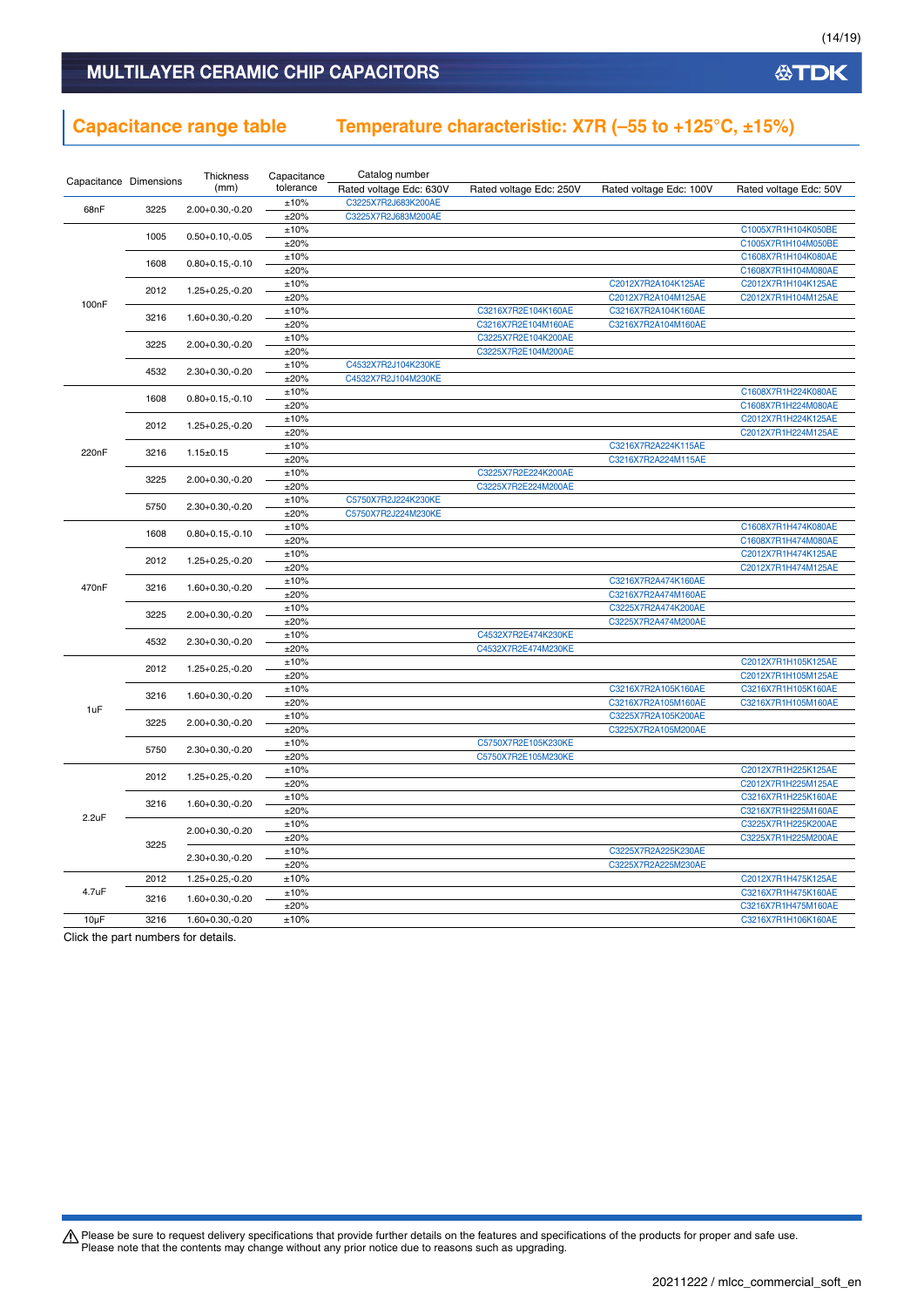### **Capacitance range table Temperature characteristic: X7R (–55 to +125°C, ±15%)**

| Capacitance Dimensions |      | <b>Thickness</b>     | Capacitance | Catalog number         |                        |                        |                        |  |                 |                 |                     |                     |                     |  |  |
|------------------------|------|----------------------|-------------|------------------------|------------------------|------------------------|------------------------|--|-----------------|-----------------|---------------------|---------------------|---------------------|--|--|
|                        |      | (mm)                 | tolerance   | Rated voltage Edc: 35V | Rated voltage Edc: 25V | Rated voltage Edc: 16V | Rated voltage Edc: 10V |  |                 |                 |                     |                     |                     |  |  |
|                        |      |                      | ±10%        | C1005X7R1V224K050BE    | C1005X7R1E224K050BE    | C1005X7R1C224K050BE    |                        |  |                 |                 |                     |                     |                     |  |  |
| 220nF                  | 1005 | $0.50 + 0.10, -0.05$ | ±20%        | C1005X7R1V224M050BE    | C1005X7R1E224M050BE    | C1005X7R1C224M050BE    |                        |  |                 |                 |                     |                     |                     |  |  |
|                        |      |                      | ±10%        | C1608X7R1V474K080AE    | C1608X7R1E474K080AE    |                        |                        |  |                 |                 |                     |                     |                     |  |  |
| 470 <sub>n</sub> F     | 1608 | $0.80 + 0.15, -0.10$ | ±20%        | C1608X7R1V474M080AE    | C1608X7R1E474M080AE    |                        |                        |  |                 |                 |                     |                     |                     |  |  |
|                        | 1608 | $0.80 + 0.15, -0.10$ | ±10%        | C1608X7R1V105K080AE    | C1608X7R1E105K080AE    |                        |                        |  |                 |                 |                     |                     |                     |  |  |
| 1uF                    |      |                      | ±20%        | C1608X7R1V105M080AE    | C1608X7R1E105M080AE    |                        |                        |  |                 |                 |                     |                     |                     |  |  |
|                        |      |                      | ±10%        | C2012X7R1V105K125AE    |                        |                        |                        |  |                 |                 |                     |                     |                     |  |  |
| 2012                   |      | $1.25 + 0.25 - 0.20$ | ±20%        | C2012X7R1V105M125AE    |                        |                        |                        |  |                 |                 |                     |                     |                     |  |  |
|                        | 1608 | $0.80 + 0.15, -0.10$ | ±10%        |                        |                        |                        | C1608X7R1A225K080AE    |  |                 |                 |                     |                     |                     |  |  |
|                        |      |                      | ±20%        |                        |                        |                        | C1608X7R1A225M080AE    |  |                 |                 |                     |                     |                     |  |  |
| 2.2uF                  | 2012 | 1.25+0.25,-0.20      | ±10%        | C2012X7R1V225K125AE    | C2012X7R1E225K125AE    |                        |                        |  |                 |                 |                     |                     |                     |  |  |
|                        |      |                      | ±20%        | C2012X7R1V225M125AE    | C2012X7R1E225M125AE    |                        |                        |  |                 |                 |                     |                     |                     |  |  |
|                        | 3216 |                      | ±10%        | C3216X7R1V225K160AE    | C3216X7R1E225K160AE    |                        |                        |  |                 |                 |                     |                     |                     |  |  |
|                        |      | 1.60+0.30,-0.20      | ±20%        | C3216X7R1V225M160AE    | C3216X7R1E225M160AE    |                        |                        |  |                 |                 |                     |                     |                     |  |  |
|                        |      |                      |             |                        |                        | 2012                   |                        |  | 1.25+0.25,-0.20 | ±10%            | C2012X7R1V475K125AE | C2012X7R1E475K125AE | C2012X7R1C475K125AE |  |  |
| 4.7uF                  |      |                      | ±20%        | C2012X7R1V475M125AE    | C2012X7R1E475M125AE    | C2012X7R1C475M125AE    |                        |  |                 |                 |                     |                     |                     |  |  |
|                        |      |                      |             |                        |                        | 3216                   |                        |  |                 | 1.60+0.30,-0.20 | ±10%                | C3216X7R1V475K160AE | C3216X7R1E475K160AE |  |  |
|                        |      |                      | $+20%$      | C3216X7R1V475M160AE    | C3216X7R1E475M160AE    |                        |                        |  |                 |                 |                     |                     |                     |  |  |
|                        | 2012 | 1.25+0.25,-0.20      | ±10%        |                        |                        |                        | C2012X7R1A106K125AE    |  |                 |                 |                     |                     |                     |  |  |
|                        |      |                      | ±20%        |                        |                        |                        | C2012X7R1A106M125AE    |  |                 |                 |                     |                     |                     |  |  |
| 10uF                   | 3216 | $1.60 + 0.30 - 0.20$ | ±10%        | C3216X7R1V106K160AE    | C3216X7R1E106K160AE    | C3216X7R1C106K160AE    |                        |  |                 |                 |                     |                     |                     |  |  |
|                        |      |                      | ±20%        | C3216X7R1V106M160AE    | C3216X7R1E106M160AE    | C3216X7R1C106M160AE    |                        |  |                 |                 |                     |                     |                     |  |  |
| 47nF                   | 7563 | 2.30 (2.50max.)      | ±20%        |                        | C7563X7R1E476M230LE    |                        |                        |  |                 |                 |                     |                     |                     |  |  |

Click the part numbers for details.

### **Capacitance range table Temperature characteristic: X7S (–55 to +125°C, ±22%)**

|                        |      | Thickness            | Capacitance | Catalog number          |                        |                        |                        |      |                     |  |  |  |
|------------------------|------|----------------------|-------------|-------------------------|------------------------|------------------------|------------------------|------|---------------------|--|--|--|
| Capacitance Dimensions |      | (mm)                 | tolerance   | Rated voltage Edc: 100V | Rated voltage Edc: 50V | Rated voltage Edc: 25V | Rated voltage Edc: 16V |      |                     |  |  |  |
|                        |      |                      | ±10%        | C1608X7S2A473K080AE     |                        |                        |                        |      |                     |  |  |  |
| 47nF                   | 1608 | $0.80 + 0.15, -0.10$ | ±20%        | C1608X7S2A473M080AE     |                        |                        |                        |      |                     |  |  |  |
|                        |      |                      | ±10%        | C1608X7S2A104K080AE     |                        |                        |                        |      |                     |  |  |  |
| 100 <sub>n</sub> F     | 1608 | $0.80 + 0.15, -0.10$ | ±20%        | C1608X7S2A104M080AE     |                        |                        |                        |      |                     |  |  |  |
| 220 <sub>n</sub> F     | 2012 | $0.85 + 0.15$        | ±10%        | C2012X7S2A224K085AE     |                        |                        |                        |      |                     |  |  |  |
|                        |      |                      | ±20%        | C2012X7S2A224M085AE     |                        |                        |                        |      |                     |  |  |  |
|                        |      | 1.25+0.25,-0.20      | ±10%        | C2012X7S2A474K125AE     |                        |                        |                        |      |                     |  |  |  |
| 470nF                  | 2012 |                      | ±20%        | C2012X7S2A474M125AE     |                        |                        |                        |      |                     |  |  |  |
| 1uF                    | 2012 | $1.25 + 0.25 - 0.20$ | ±10%        | C2012X7S2A105K125AE     |                        |                        |                        |      |                     |  |  |  |
|                        |      |                      | ±20%        | C2012X7S2A105M125AE     |                        |                        |                        |      |                     |  |  |  |
|                        | 1608 | $0.80 + 0.15, -0.10$ | ±10%        |                         |                        |                        | C1608X7S1C225K080AE    |      |                     |  |  |  |
| 2.2uF                  |      | 1.60+0.30,-0.20      | ±10%        | C3216X7S2A225K160AE     |                        |                        |                        |      |                     |  |  |  |
|                        | 3216 |                      | ±20%        | C3216X7S2A225M160AE     |                        |                        |                        |      |                     |  |  |  |
| 3.3 <sub>u</sub> F     |      |                      |             | 3225                    |                        |                        | $2.00 + 0.30, -0.20$   | ±10% | C3225X7S2A335K200AE |  |  |  |
|                        |      |                      | ±20%        | C3225X7S2A335M200AE     |                        |                        |                        |      |                     |  |  |  |
|                        |      | 2.00+0.30,-0.20      | ±10%        | C3225X7S2A475K200AE     |                        |                        |                        |      |                     |  |  |  |
| 4.7uF                  | 3225 |                      | ±20%        | C3225X7S2A475M200AE     |                        |                        |                        |      |                     |  |  |  |
|                        |      | $2.30+0.30,-0.20$    | ±10%        |                         | C3225X7S1H475K230AE    |                        |                        |      |                     |  |  |  |
|                        |      |                      | ±20%        |                         | C3225X7S1H475M230AE    |                        |                        |      |                     |  |  |  |
|                        | 2012 | $1.25 + 0.25 - 0.20$ | ±10%        |                         |                        | C2012X7S1E106K125AE    |                        |      |                     |  |  |  |
|                        | 3225 | $2.50 + 0.30$        | ±10%        |                         | C3225X7S1H106K250AE    |                        |                        |      |                     |  |  |  |
| 10uF                   |      |                      | ±20%        |                         | C3225X7S1H106M250AE    |                        |                        |      |                     |  |  |  |
|                        |      | 2.30+0.30,-0.20      | ±10%        | C5750X7S2A106K230KE     |                        |                        |                        |      |                     |  |  |  |
|                        | 5750 |                      | ±20%        | C5750X7S2A106M230KE     |                        |                        |                        |      |                     |  |  |  |
| 22uF                   | 7563 | 2.30 (2.50max.)      | ±20%        |                         | C7563X7S1H226M230LE    |                        |                        |      |                     |  |  |  |
| 100uF                  | 7563 | 2.80 (3.00max.)      | ±20%        |                         |                        |                        | C7563X7S1C107M280LE    |      |                     |  |  |  |

Click the part numbers for details.

Please be sure to request delivery specifications that provide further details on the features and specifications of the products for proper and safe use.<br>Please note that the contents may change without any prior notice d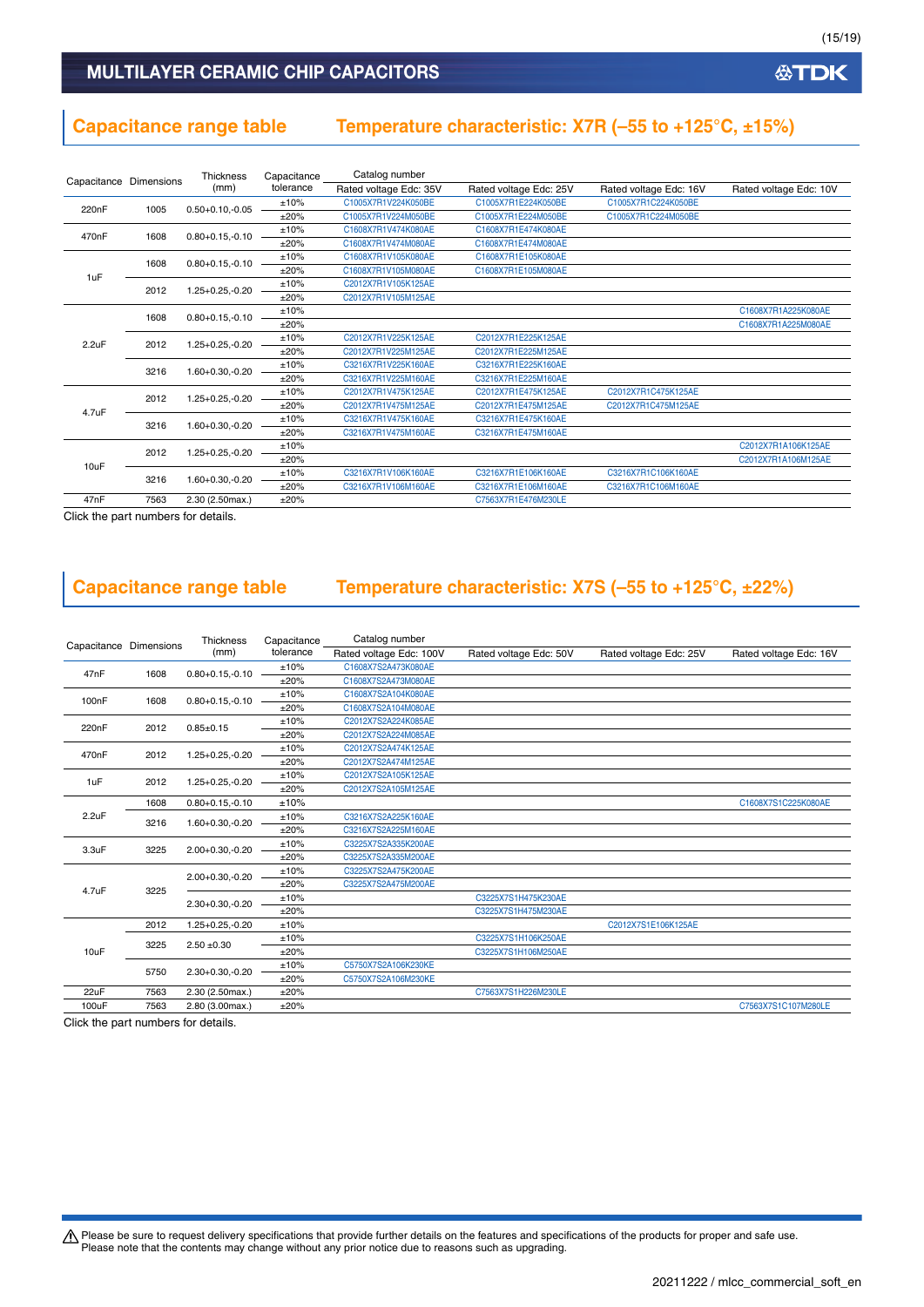### **Capacitance range table Temperature characteristic: X7T (–55 to +125°C, +22,–33%)**

| Capacitance Dimensions |      | Thickness            | Capacitance | Catalog number          |                         |                         |
|------------------------|------|----------------------|-------------|-------------------------|-------------------------|-------------------------|
|                        |      | (mm)                 | tolerance   | Rated voltage Edc: 630V | Rated voltage Edc: 450V | Rated voltage Edc: 250V |
| $100$ F                | 2012 | $0.85 \pm 0.15$      | ± 10%       |                         | C2012X7T2W103K085AE     |                         |
|                        |      |                      | ±20%        |                         | C2012X7T2W103M085AE     |                         |
| 22 nF                  | 2012 | $1.25 + 0.25, -0.20$ | ± 10%       |                         | C2012X7T2W223K125AE     |                         |
|                        |      |                      | ±20%        |                         | C2012X7T2W223M125AE     |                         |
|                        | 2012 | $1.25 + 0.25 - 0.20$ | ±10%        |                         | C2012X7T2W473K125AE     | C2012X7T2E473K125AE     |
| 47 nF                  |      |                      | ±20%        |                         | C2012X7T2W473M125AE     | C2012X7T2E473M125AE     |
|                        | 3216 | 1.60+0.30,-0.20      | ±10%        | C3216X7T2J473K160AE     |                         |                         |
|                        |      |                      | ±20%        | C3216X7T2J473M160AE     |                         |                         |
|                        | 2012 | 1.25+0.25,-0.20      | ±10%        |                         |                         | C2012X7T2E104K125AE     |
|                        |      |                      | ±20%        |                         |                         | C2012X7T2E104M125AE     |
| 100 nF                 | 3216 | $1.60 + 0.30, -0.20$ | ±10%        |                         | C3216X7T2W104K160AE     |                         |
|                        |      |                      | ±20%        |                         | C3216X7T2W104M160AE     |                         |
|                        | 3225 | 1.60+0.30,-0.20      | ±10%        | C3225X7T2J104K160AE     |                         |                         |
|                        |      |                      | ±20%        | C3225X7T2J104M160AE     |                         |                         |
| 150 <sub>n</sub> F     | 3225 | $2.00+0.30,-0.20$    | ±10%        | C3225X7T2J154K200AE     |                         |                         |
|                        |      |                      | ±20%        | C3225X7T2J154M200AE     |                         |                         |
|                        | 3216 | $1.60 + 0.30, -0.20$ | ±10%        |                         |                         | C3216X7T2E224K160AE     |
|                        |      |                      | ±20%        |                         |                         | C3216X7T2E224M160AE     |
| 220 nF                 | 3225 | $2.00+0.30,-0.20$    | ±10%        |                         | C3225X7T2W224K200AE     |                         |
|                        |      |                      | ±20%        |                         | C3225X7T2W224M200AE     |                         |
|                        | 4532 | 2.00+0.30,-0.20      | ±10%        | C4532X7T2J224K200KE     |                         |                         |
|                        |      |                      | ±20%        | C4532X7T2J224M200KE     |                         |                         |
| 330 <sub>n</sub> F     | 3225 | 2.00+0.30,-0.20      | ±10%        |                         |                         | C3225X7T2E334K200AE     |
|                        |      |                      | ±20%        |                         |                         | C3225X7T2E334M200AE     |
|                        | 4532 | $2.30 + 0.30 - 0.20$ | ±10%        |                         | C4532X7T2W474K230KE     |                         |
| 470 nF                 |      |                      | ±20%        |                         | C4532X7T2W474M230KE     |                         |
|                        | 5750 | $2.50 + 0.30$        | ±10%        | C5750X7T2J474K250KE     |                         |                         |
|                        |      |                      | ±20%        | C5750X7T2J474M250KE     |                         |                         |
|                        | 4532 | $2.50+0.30$          | ±10%        |                         |                         | C4532X7T2E105K250KE     |
| $1 \mu F$              |      |                      | ±20%        |                         |                         | C4532X7T2E105M250KE     |
|                        | 5750 | $2.50 + 0.30$        | ± 10%       |                         | C5750X7T2W105K250KE     |                         |
|                        |      |                      | ±20%        |                         | C5750X7T2W105M250KE     |                         |
| 2.2 uF                 | 5750 | $2.50 + 0.30$        | ±10%        |                         |                         | C5750X7T2E225K250KE     |
|                        |      |                      | ±20%        |                         |                         | C5750X7T2E225M250KE     |

Click the part numbers for details.

Please be sure to request delivery specifications that provide further details on the features and specifications of the products for proper and safe use.<br>Please note that the contents may change without any prior notice d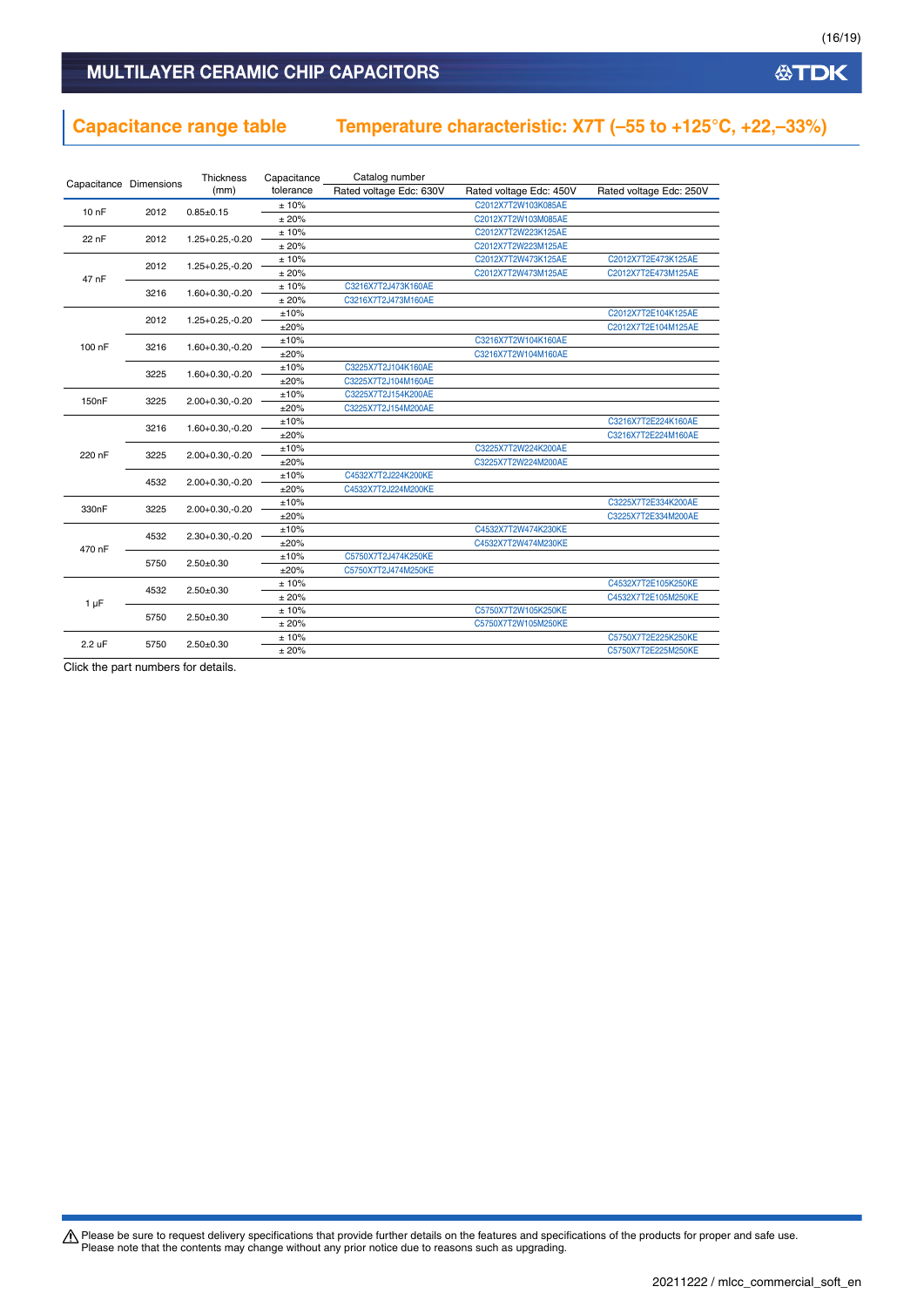### **Capacitance range table Temperature characteristic: X8R (–55 to +150°C, ±15%)**

| Capacitance Dimensions |               | Thickness            | Capacitance  | Catalog number                             |                                            |                                            |                        |
|------------------------|---------------|----------------------|--------------|--------------------------------------------|--------------------------------------------|--------------------------------------------|------------------------|
|                        |               | (mm)                 | tolerance    | Rated voltage Edc: 100V                    | Rated voltage Edc: 50V                     | Rated voltage Edc: 25V                     | Rated voltage Edc: 16V |
| 150pF                  | 1005          | $0.50 + 0.10, -0.05$ | ±10%         | C1005X8R2A151K050BE                        | C1005X8R1H151K050BE                        |                                            |                        |
|                        |               |                      | ±20%         | C1005X8R2A151M050BE                        | C1005X8R1H151M050BE                        |                                            |                        |
| 220pF                  | 1005          | $0.50 + 0.10, -0.05$ | ±10%         | C1005X8R2A221K050BE                        | C1005X8R1H221K050BE                        |                                            |                        |
|                        |               |                      | ±20%         | C1005X8R2A221M050BE                        | C1005X8R1H221M050BE                        |                                            |                        |
| 330pF                  | 1005          | $0.50 + 0.10, -0.05$ | ±10%         | C1005X8R2A331K050BE                        | C1005X8R1H331K050BE                        |                                            |                        |
|                        |               |                      | ±20%         | C1005X8R2A331M050BE                        | C1005X8R1H331M050BE                        |                                            |                        |
| 470pF                  | 1005          | $0.50 + 0.10, -0.05$ | ±10%         | C1005X8R2A471K050BE                        | C1005X8R1H471K050BE                        |                                            |                        |
|                        |               |                      | ±20%         | C1005X8R2A471M050BE                        | C1005X8R1H471M050BE                        |                                            |                        |
| 680pF                  | 1005          | $0.50 + 0.10, -0.05$ | ±10%         | C1005X8R2A681K050BE                        | C1005X8R1H681K050BE                        |                                            |                        |
|                        |               |                      | ±20%         | C1005X8R2A681M050BE                        | C1005X8R1H681M050BE                        |                                            |                        |
|                        | 1005          | $0.50 + 0.10, -0.05$ | ±10%         | C1005X8R2A102K050BE                        | C1005X8R1H102K050BE                        |                                            |                        |
| 1nF                    |               |                      | ±20%         | C1005X8R2A102M050BE                        | C1005X8R1H102M050BE                        |                                            |                        |
|                        | 1608          | $0.80 + 0.15, -0.10$ | ±10%<br>±20% | C1608X8R2A102K080AE<br>C1608X8R2A102M080AE | C1608X8R1H102K080AE<br>C1608X8R1H102M080AE |                                            |                        |
|                        |               |                      | ±10%         | C1005X8R2A152K050BE                        | C1005X8R1H152K050BE                        |                                            |                        |
|                        | 1005          | $0.50 + 0.10, -0.05$ | ±20%         | C1005X8R2A152M050BE                        | C1005X8R1H152M050BE                        |                                            |                        |
| 1.5nF                  |               |                      | ±10%         | C1608X8R2A152K080AE                        | C1608X8R1H152K080AE                        |                                            |                        |
|                        | 1608          | $0.80 + 0.15, -0.10$ | ±20%         | C1608X8R2A152M080AE                        | C1608X8R1H152M080AE                        |                                            |                        |
|                        |               |                      | ±10%         | C1005X8R2A222K050BE                        | C1005X8R1H222K050BE                        |                                            |                        |
|                        | 1005          | $0.50 + 0.10, -0.05$ | ±20%         | C1005X8R2A222M050BE                        | C1005X8R1H222M050BE                        |                                            |                        |
| 2.2nF                  |               |                      | ±10%         | C1608X8R2A222K080AE                        | C1608X8R1H222K080AE                        |                                            |                        |
|                        | 1608          | $0.80 + 0.15, -0.10$ | ±20%         | C1608X8R2A222M080AE                        | C1608X8R1H222M080AE                        |                                            |                        |
|                        |               |                      | ±10%         | C1005X8R2A332K050BE                        | C1005X8R1H332K050BE                        |                                            |                        |
|                        | 1005          | $0.50 + 0.10, -0.05$ | ±20%         | C1005X8R2A332M050BE                        | C1005X8R1H332M050BE                        |                                            |                        |
| 3.3nF                  |               |                      | ±10%         | C1608X8R2A332K080AE                        | C1608X8R1H332K080AE                        |                                            |                        |
|                        | 1608          | $0.80 + 0.15, -0.10$ | ±20%         | C1608X8R2A332M080AE                        | C1608X8R1H332M080AE                        |                                            |                        |
|                        |               |                      | ±10%         |                                            | C1005X8R1H472K050BE                        |                                            |                        |
|                        | 1005          | $0.50 + 0.10, -0.05$ | ±20%         |                                            | C1005X8R1H472M050BE                        |                                            |                        |
|                        | 4.7nF<br>1608 |                      | ±10%         | C1608X8R2A472K080AE                        | C1608X8R1H472K080AE                        |                                            |                        |
|                        |               | $0.80 + 0.15, -0.10$ | ±20%         | C1608X8R2A472M080AE                        | C1608X8R1H472M080AE                        |                                            |                        |
|                        |               |                      | ±10%         |                                            | C1005X8R1H682K050BE                        | C1005X8R1E682K050BE                        |                        |
| 6.8nF                  | 1005          | $0.50 + 0.10, -0.05$ | ±20%         |                                            | C1005X8R1H682M050BE                        | C1005X8R1E682M050BE                        |                        |
|                        | 1608          | $0.80 + 0.15, -0.10$ | ±10%         | C1608X8R2A682K080AE                        | C1608X8R1H682K080AE                        |                                            |                        |
|                        |               |                      | ±20%         | C1608X8R2A682M080AE                        | C1608X8R1H682M080AE                        |                                            |                        |
|                        | 1005          | $0.50 + 0.10, -0.05$ | ±10%         |                                            | C1005X8R1H103K050BE                        | C1005X8R1E103K050BE                        |                        |
| 10 <sub>n</sub> F      |               |                      | ±20%         |                                            | C1005X8R1H103M050BE                        | C1005X8R1E103M050BE                        |                        |
|                        | 1608          | $0.80 + 0.15, -0.10$ | ±10%         | C1608X8R2A103K080AE                        | C1608X8R1H103K080AE                        |                                            |                        |
|                        |               |                      | ±20%         | C1608X8R2A103M080AE                        | C1608X8R1H103M080AE                        |                                            |                        |
|                        | 1005          | $0.50 + 0.10, -0.05$ | ±10%         |                                            |                                            | C1005X8R1E153K050BE                        |                        |
| 15nF                   |               |                      | ±20%         |                                            |                                            | C1005X8R1E153M050BE                        |                        |
|                        | 1608          | $0.80 + 0.15, -0.10$ | ±10%         | C1608X8R2A153K080AE                        | C1608X8R1H153K080AE                        |                                            |                        |
|                        |               |                      | ±20%         | C1608X8R2A153M080AE                        | C1608X8R1H153M080AE                        |                                            |                        |
|                        | 1005          | $0.50 + 0.10, -0.05$ | ±10%         |                                            |                                            | C1005X8R1E223K050BE<br>C1005X8R1E223M050BE |                        |
|                        |               |                      | ±20%         | C1608X8R2A223K080AE                        | C1608X8R1H223K080AE                        |                                            |                        |
| 22nF                   | 1608          | $0.80 + 0.15, -0.10$ | ±10%<br>±20% | C1608X8R2A223M080AE                        | C1608X8R1H223M080AE                        |                                            |                        |
|                        |               |                      | ±10%         | C2012X8R2A223K125AE                        |                                            |                                            |                        |
|                        | 2012          | 1.25+0.25,-0.20      | ±20%         | C2012X8R2A223M125AE                        |                                            |                                            |                        |
|                        |               |                      | ±10%         |                                            |                                            | C1005X8R1E333K050BE                        | C1005X8R1C333K050BE    |
|                        | 1005          | $0.50 + 0.10, -0.05$ | ±20%         |                                            |                                            | C1005X8R1E333M050BE                        | C1005X8R1C333M050BE    |
|                        |               |                      | ±10%         |                                            | C1608X8R1H333K080AE                        |                                            |                        |
| 33nF                   | 1608          | $0.80 + 0.15, -0.10$ | ±20%         |                                            | C1608X8R1H333M080AE                        |                                            |                        |
|                        |               |                      | ±10%         | C2012X8R2A333K125AE                        |                                            |                                            |                        |
|                        | 2012          | 1.25+0.25,-0.20      | ±20%         | C2012X8R2A333M125AE                        |                                            |                                            |                        |
|                        |               |                      | ±10%         |                                            |                                            | C1005X8R1E473K050BE                        | C1005X8R1C473K050BE    |
|                        | 1005          | $0.50 + 0.10, -0.05$ | ±20%         |                                            |                                            | C1005X8R1E473M050BE                        | C1005X8R1C473M050BE    |
|                        |               |                      | ±10%         |                                            | C1608X8R1H473K080AE                        |                                            |                        |
| 47nF                   | 1608          | $0.80 + 0.15, -0.10$ | ±20%         |                                            | C1608X8R1H473M080AE                        |                                            |                        |
|                        |               |                      | ±10%         | C2012X8R2A473K125AE                        |                                            |                                            |                        |
|                        | 2012          | 1.25+0.25,-0.20      | ±20%         | C2012X8R2A473M125AE                        |                                            |                                            |                        |
|                        |               |                      | ±10%         |                                            | C1608X8R1H683K080AE                        | C1608X8R1E683K080AE                        |                        |
|                        | 1608          | $0.80 + 0.15, -0.10$ | ±20%         |                                            | C1608X8R1H683M080AE                        | C1608X8R1E683M080AE                        |                        |
| 68nF                   | 2012          | $1.25 + 0.25 - 0.20$ | ±10%         | C2012X8R2A683K125AE                        | C2012X8R1H683K125AE                        |                                            |                        |
|                        |               |                      | ±20%         | C2012X8R2A683M125AE                        | C2012X8R1H683M125AE                        |                                            |                        |

■ Gray items: These products are not recommended for new designs. Click the part numbers for details.

Please be sure to request delivery specifications that provide further details on the features and specifications of the products for proper and safe use.<br>Please note that the contents may change without any prior notice d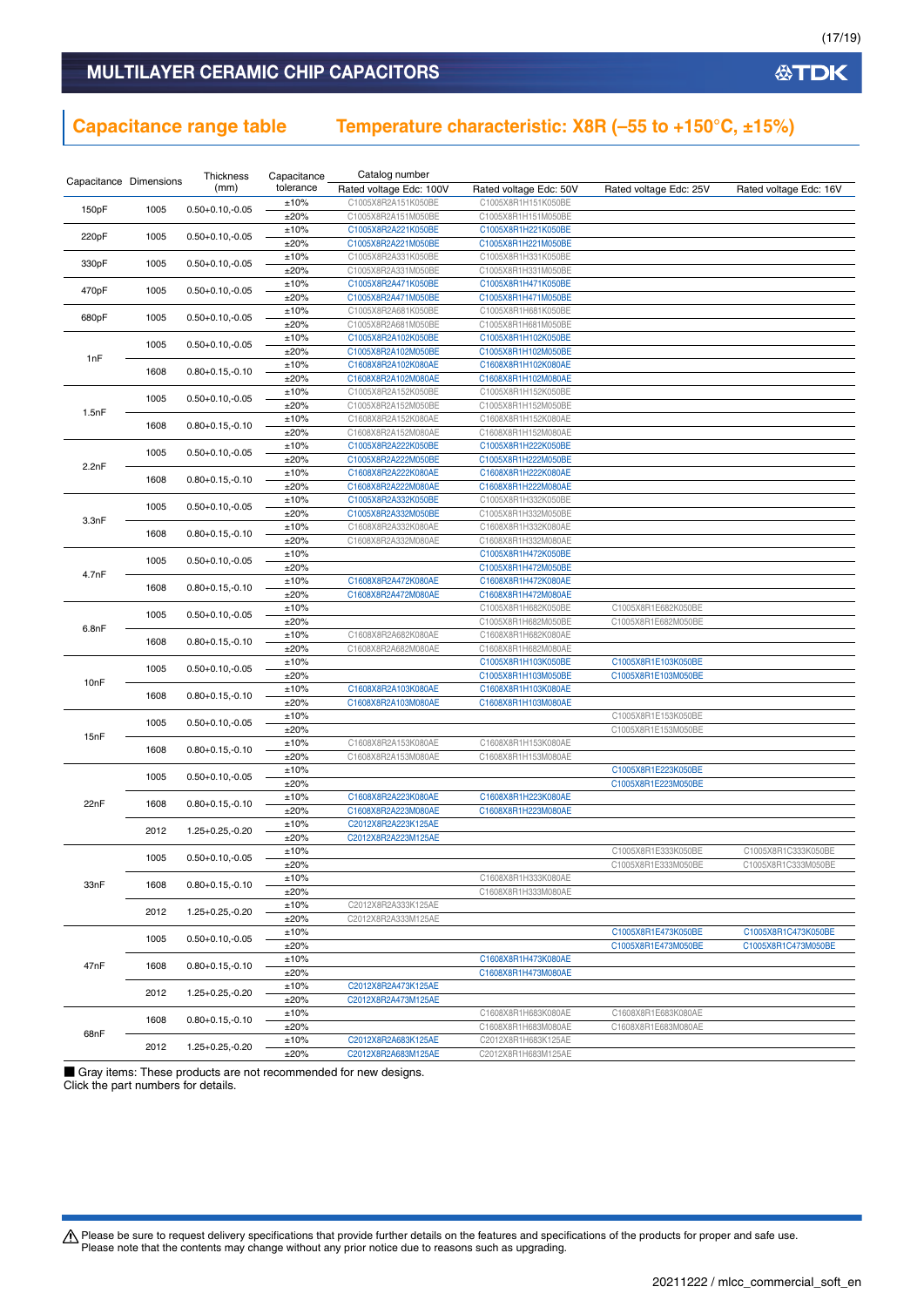### **Capacitance range table Temperature characteristic: X8R (–55 to +150°C, ±15%)**

|                        |      | Thickness            | Capacitance | Catalog number          |                        |                        |                        |
|------------------------|------|----------------------|-------------|-------------------------|------------------------|------------------------|------------------------|
| Capacitance Dimensions |      | (mm)                 | tolerance   | Rated voltage Edc: 100V | Rated voltage Edc: 50V | Rated voltage Edc: 25V | Rated voltage Edc: 16V |
|                        | 1608 | $0.80 + 0.15, -0.10$ | ±10%        |                         | C1608X8R1H104K080AE    | C1608X8R1E104K080AE    |                        |
|                        |      |                      | ±20%        |                         | C1608X8R1H104M080AE    | C1608X8R1E104M080AE    |                        |
| 100nF                  | 2012 | $1.25 + 0.25, -0.20$ | ±10%        |                         | C2012X8R1H104K125AE    |                        |                        |
|                        |      |                      | ±20%        |                         | C2012X8R1H104M125AE    |                        |                        |
|                        | 3216 | $1.15 \pm 0.15$      | ±10%        | C3216X8R2A104K115AE     |                        |                        |                        |
|                        |      |                      | ±20%        | C3216X8R2A104M115AE     |                        |                        |                        |
|                        | 1608 | $0.80 + 0.15, -0.10$ | ±10%        |                         |                        | C1608X8R1E154K080AE    |                        |
|                        |      |                      | ±20%        |                         |                        | C1608X8R1E154M080AE    |                        |
|                        |      | $0.85 \pm 0.15$      | ±10%        |                         |                        | C2012X8R1E154K085AE    |                        |
| 150nF                  | 2012 |                      | ±20%        |                         |                        | C2012X8R1E154M085AE    |                        |
|                        |      | 1.25+0.25,-0.20      | ±10%        |                         | C2012X8R1H154K125AE    |                        |                        |
|                        |      |                      | ±20%        |                         | C2012X8R1H154M125AE    |                        |                        |
|                        | 3216 | $1.60 + 0.30, -0.20$ | ±10%        | C3216X8R2A154K160AE     |                        |                        |                        |
|                        |      |                      | ±20%        | C3216X8R2A154M160AE     |                        |                        |                        |
|                        | 1608 | $0.80 + 0.15, -0.10$ | ±10%        |                         |                        | C1608X8R1E224K080AE    |                        |
|                        |      |                      | ±20%        |                         |                        | C1608X8R1E224M080AE    |                        |
| 220nF                  | 2012 | $1.25 + 0.25, -0.20$ | ±10%        |                         | C2012X8R1H224K125AE    | C2012X8R1E224K125AE    |                        |
|                        |      |                      | ±20%        |                         | C2012X8R1H224M125AE    | C2012X8R1E224M125AE    |                        |
|                        | 3216 | $1.60 + 0.30, -0.20$ | ±10%        | C3216X8R2A224K160AE     |                        |                        |                        |
|                        |      |                      | ±20%        | C3216X8R2A224M160AE     |                        |                        |                        |
|                        | 1608 | $0.80 + 0.15, -0.10$ | ±10%        |                         |                        | C1608X8R1E334K080AE    | C1608X8R1C334K080AE    |
|                        |      |                      | ±20%        |                         |                        | C1608X8R1E334M080AE    | C1608X8R1C334M080AE    |
| 330nF                  | 2012 | $1.25 + 0.25, -0.20$ | ±10%        |                         |                        | C2012X8R1E334K125AE    |                        |
|                        |      |                      | ±20%        |                         |                        | C2012X8R1E334M125AE    |                        |
|                        | 3216 | 1.60+0.30,-0.20      | ±10%        | C3216X8R2A334K160AE     | C3216X8R1H334K160AE    |                        |                        |
|                        |      |                      | ±20%        | C3216X8R2A334M160AE     | C3216X8R1H334M160AE    |                        |                        |
|                        | 1608 | $0.80 + 0.15, -0.10$ | ±10%        |                         |                        |                        | C1608X8R1C474K080AE    |
|                        |      |                      | ±20%        |                         |                        |                        | C1608X8R1C474M080AE    |
|                        | 2012 | $1.25 + 0.25, -0.20$ | ±10%        |                         |                        | C2012X8R1E474K125AE    |                        |
| 470nF                  |      |                      | ±20%        |                         |                        | C2012X8R1E474M125AE    |                        |
|                        | 3216 | 1.60+0.30,-0.20      | ±10%        |                         | C3216X8R1H474K160AE    |                        |                        |
|                        |      |                      | ±20%        |                         | C3216X8R1H474M160AE    |                        |                        |
|                        | 3225 | 2.00+0.30,-0.20      | ±10%        | C3225X8R2A474K200AE     |                        |                        |                        |
|                        |      |                      | ±20%        | C3225X8R2A474M200AE     |                        |                        |                        |
|                        | 2012 | $1.25 + 0.25, -0.20$ | ±10%        |                         |                        | C2012X8R1E684K125AE    | C2012X8R1C684K125AE    |
|                        |      |                      | ±20%        |                         |                        | C2012X8R1E684M125AE    | C2012X8R1C684M125AE    |
| 680nF                  | 3216 | 1.60+0.30,-0.20      | ±10%        |                         | C3216X8R1H684K160AE    |                        |                        |
|                        |      |                      | ±20%        |                         | C3216X8R1H684M160AE    |                        |                        |
|                        | 3225 | $2.50 \pm 0.30$      | ±10%        | C3225X8R2A684K250AE     |                        |                        |                        |
|                        |      |                      | ±20%        | C3225X8R2A684M250AE     |                        |                        |                        |
|                        | 2012 | $1.25 + 0.25, -0.20$ | ±10%        |                         |                        | C2012X8R1E105K125AE    | C2012X8R1C105K125AE    |
| 1µF                    |      |                      | ±20%        |                         |                        | C2012X8R1E105M125AE    | C2012X8R1C105M125AE    |
|                        | 3216 | $1.60 + 0.30, -0.20$ | ±10%        |                         | C3216X8R1H105K160AE    | C3216X8R1E105K160AE    |                        |
|                        |      |                      | ±20%        |                         | C3216X8R1H105M160AE    | C3216X8R1E105M160AE    |                        |
| $1.5 \mu F$            | 3216 | 1.60+0.30,-0.20      | ±10%        |                         |                        | C3216X8R1E155K160AE    |                        |
|                        |      |                      | ±20%        |                         |                        | C3216X8R1E155M160AE    |                        |
| $2.2\mu F$             | 3216 | 1.60+0.30,-0.20      | ±10%        |                         |                        | C3216X8R1E225K160AE    |                        |
|                        |      |                      | ±20%        |                         |                        | C3216X8R1E225M160AE    |                        |
|                        | 3216 | 1.60+0.30,-0.20      | ±10%        |                         |                        | C3216X8R1E335K160AE    | C3216X8R1C335K160AE    |
| $3.3 \mu F$            |      |                      | ±20%        |                         |                        | C3216X8R1E335M160AE    | C3216X8R1C335M160AE    |
|                        | 3225 | $2.50 \pm 0.30$      | ±10%        |                         |                        | C3225X8R1E335K250AE    |                        |
|                        |      |                      | ±20%        |                         |                        | C3225X8R1E335M250AE    |                        |
|                        | 3216 | $1.60 + 0.30, -0.20$ | ±10%        |                         |                        | C3216X8R1E475K160AE    | C3216X8R1C475K160AE    |
| $4.7 \mu F$            |      |                      | ±20%        |                         |                        | C3216X8R1E475M160AE    | C3216X8R1C475M160AE    |
|                        | 3225 | $2.50 + 0.30$        | ±10%        |                         |                        | C3225X8R1E475K250AE    |                        |
|                        |      |                      | ±20%        |                         |                        | C3225X8R1E475M250AE    |                        |
|                        | 3225 | $2.50 \pm 0.30$      | ±10%        |                         |                        | C3225X8R1E106K250AE    | C3225X8R1C106K250AE    |
| $10\mu F$              |      |                      | ±20%        |                         |                        | C3225X8R1E106M250AE    | C3225X8R1C106M250AE    |

Click the part numbers for details.

Please be sure to request delivery specifications that provide further details on the features and specifications of the products for proper and safe use.<br>Please note that the contents may change without any prior notice d